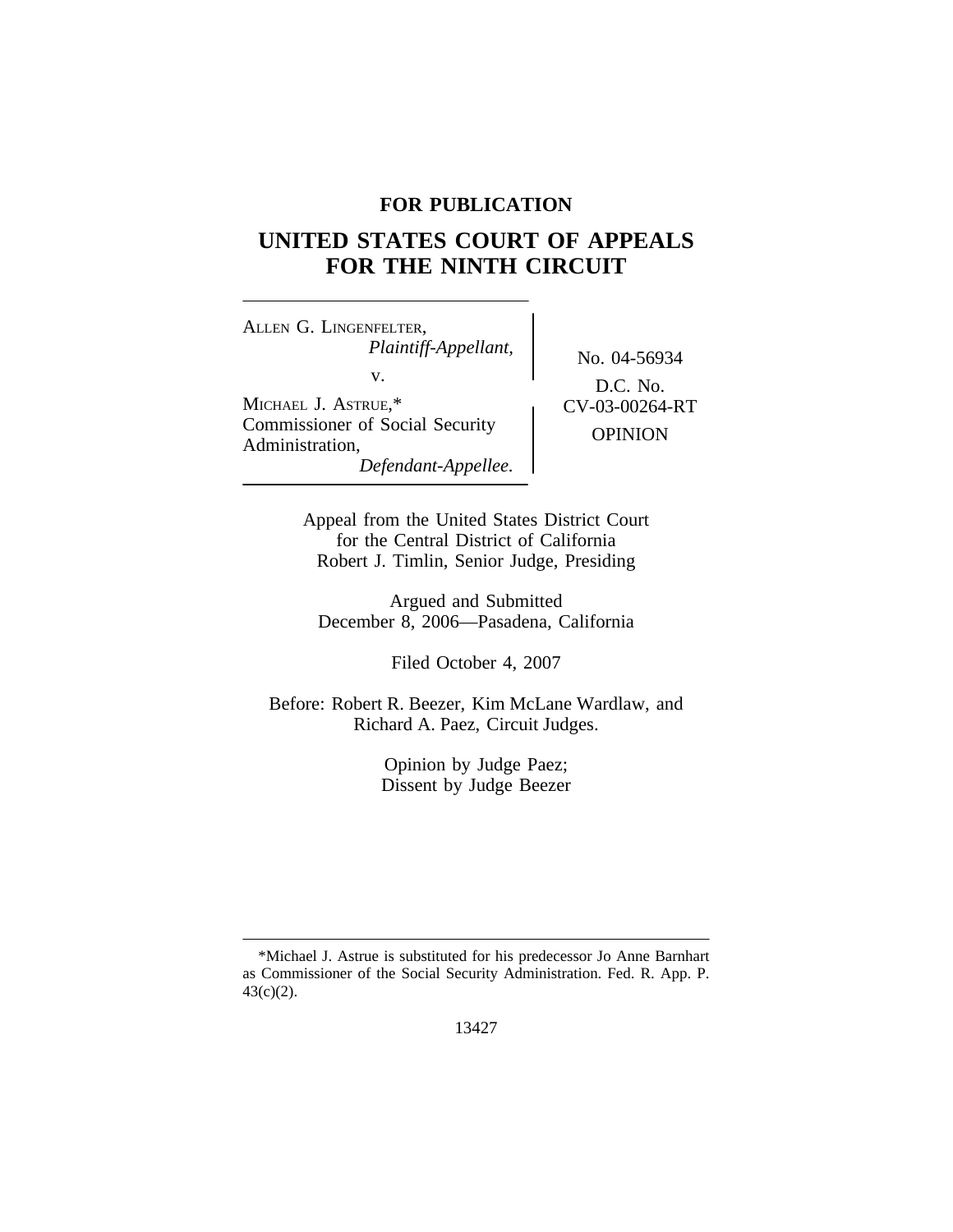## **COUNSEL**

Troy D. Monge, Law Offices of Martin Taller, Anaheim, California, for plaintiff-appellant Allen G. Lingenfelter.

Peter D. Keisler, Assistant Attorney General, Debra W. Yang, United States Attorney, Janice L. Walli, Regional Chief Counsel, Region IX, John C. Cusker, Assistant Regional Counsel, Social Security Administration, San Francisco, California, for defendant-appellee Michael J. Astrue, Commissioner of Social Security Administration.

# **OPINION**

PAEZ, Circuit Judge:

Allen Lingenfelter appeals the district court's judgment affirming an Administrative Law Judge's ("ALJ") decision denying his applications for social security disability insurance benefits and supplemental security income under Titles II and XVI of the Social Security Act ("SSA"), 42 U.S.C. §§ 401-34, 1381-83f. Lingenfelter argues that substantial evidence does not support the ALJ's decision because the ALJ improperly rejected his testimony as not credible. We have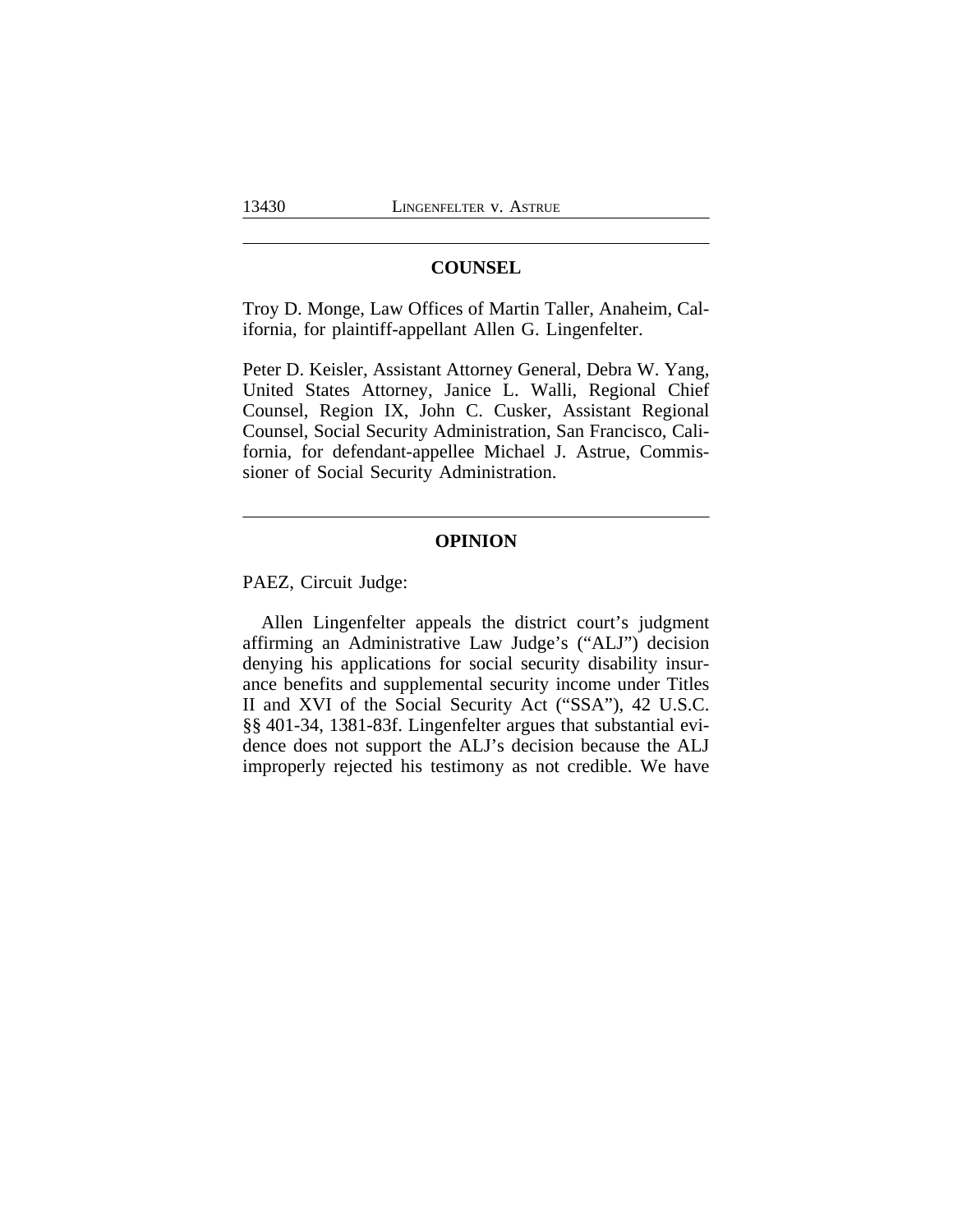jurisdiction pursuant to 28 U.S.C. § 1291, and we reverse the judgment of the district court with instructions to remand to the ALJ for the calculation and award of appropriate benefits.**<sup>1</sup>**

### I. Background

#### A. Procedural History

On August 19, 1997, Lingenfelter filed applications for disability insurance benefits and supplemental security income, alleging that he had been disabled and unable to work since November 8, 1993 due to severe foot and knee impairments. After his applications were denied initially and upon reconsideration, Lingenfelter requested a hearing before an ALJ. At the January 4, 2000 hearing, Lingenfelter was represented by counsel and testified on his own behalf. The ALJ issued a decision denying Lingenfelter's applications on March 22, 2000, finding that Lingenfelter suffered from multiple severe impairments but was not disabled within the meaning of the SSA. The Appeals Council denied Lingenfelter's request for review and adopted the ALJ's decision as the final decision of the Commissioner on January 13, 2003.**<sup>2</sup>** Lingenfelter then filed a complaint for review with the district court, which issued an order and judgment adopting the report and recommendation of a magistrate judge and affirming the ALJ's decision. Lingenfelter timely appealed.

**<sup>1</sup>**Lingenfelter currently receives disability benefits on the basis of a subsequent application, filed on April 18, 2002 and not at issue here, which the Social Security Administration granted because of a material change in Lingenfelter's age. Thus, at issue here is Lingenfelter's entitlement to past benefits.

<sup>&</sup>lt;sup>2</sup>In denying Lingenfelter's request for review, the Appeals Council considered additional medical evidence that he submitted on December 9, 2002. Under these circumstances, "we consider on appeal both the ALJ's decision and the additional material submitted to the Appeals Council." *Ramirez v. Shalala*, 8 F.3d 1449, 1452 (9th Cir. 1993); *see also Harman v. Apfel*, 211 F.3d 1172, 1180 (9th Cir. 2000) ("We properly may consider the additional materials because the Appeals Council addressed them in the context of denying Appellant's request for review.").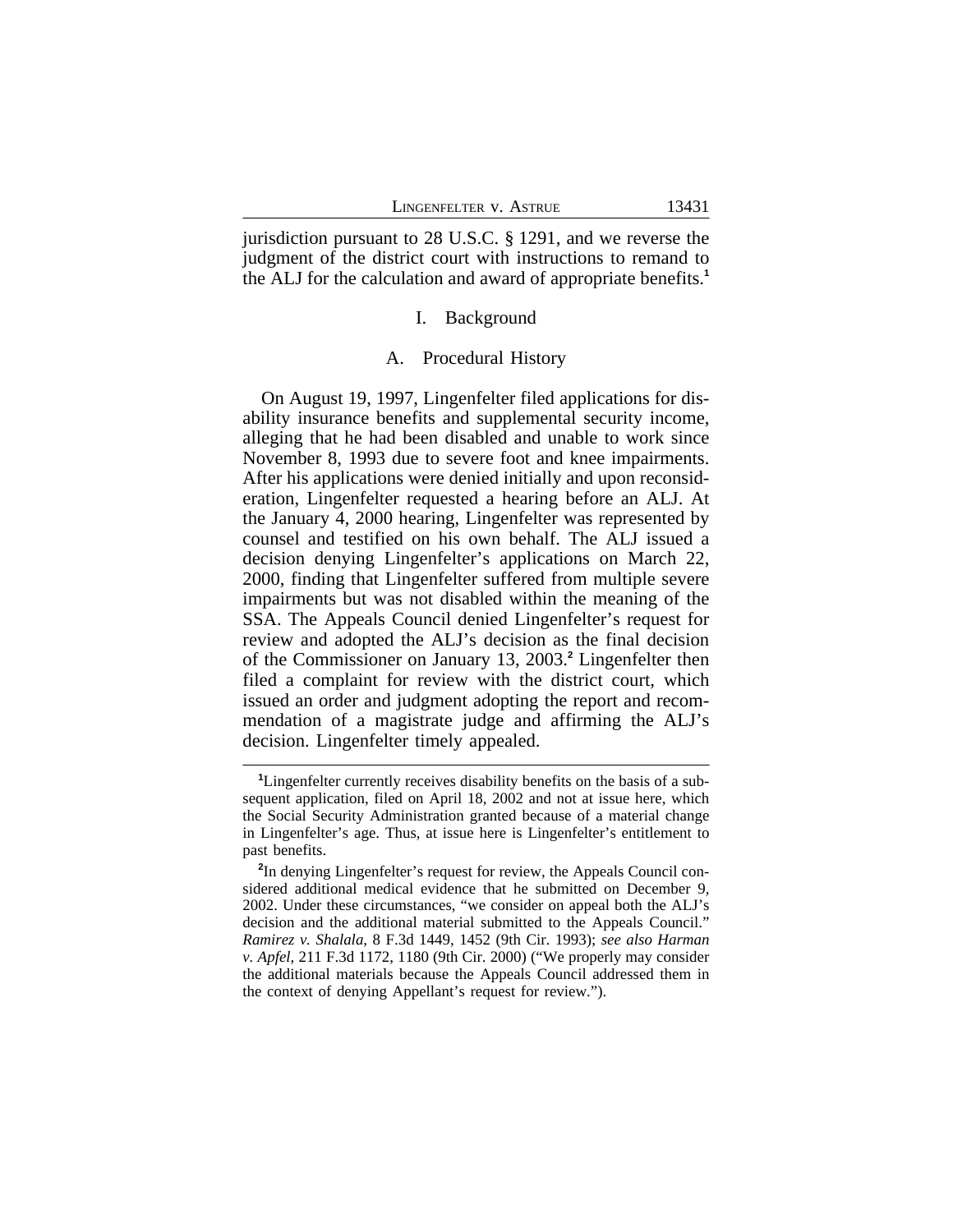#### B. Facts

The parties do not dispute most of the relevant facts. Born on May 14, 1951, Lingenfelter was 48 years old at the time of his hearing before the ALJ. He had a high school education and worked most of his adult life as a construction worker, warehouse worker, and automobile detailer. He first underwent surgery on his left knee in 1970. He suffered a workrelated injury of the same knee on November 8, 1993, which has required multiple surgeries, including two knee arthroscopies in 1994 and 1996. About three years later, in November 1996, Lingenfelter started to experience significant pain in his left foot as well, and by 1997 he was experiencing severe pain in both feet.

#### 1. Medical Reports

According to the medical reports in the administrative record, more than ten doctors, including two primary treating physicians, had examined or treated Lingenfelter prior to the hearing. The doctors had diagnosed Lingenfelter with, among other things, torn lateral and medial meniscae, significant advanced osteoarthritis, degenerative joint disease, post-polio syndrome, posterior tibial tendon rupture and tendinitis, and bilateral advanced arthrosis and planovalgus deformity.

After first injuring his left knee in 1993, Lingenfelter was examined by Doctors Tony M. Deeths and P.B. Johnson, who diagnosed osteoarthritis and cartilage damage. In February 1994, orthopaedic surgeon Marshall S. Lewis performed arthroscopic surgery on Lingenfelter's knee, which revealed "torn medial and lateral menisci with osteoarthritis of the left knee and chondromalacia." Later in 1994, following reports of continued swelling and locking of the left knee, Dr. Dilibeno examined Lingenfelter and found a "large erosive hole in the lateral tibial plateau extending down (through cartilage) to bone over the weight bearing area." He also diagnosed degenerative joint disease and determined that Lingenfelter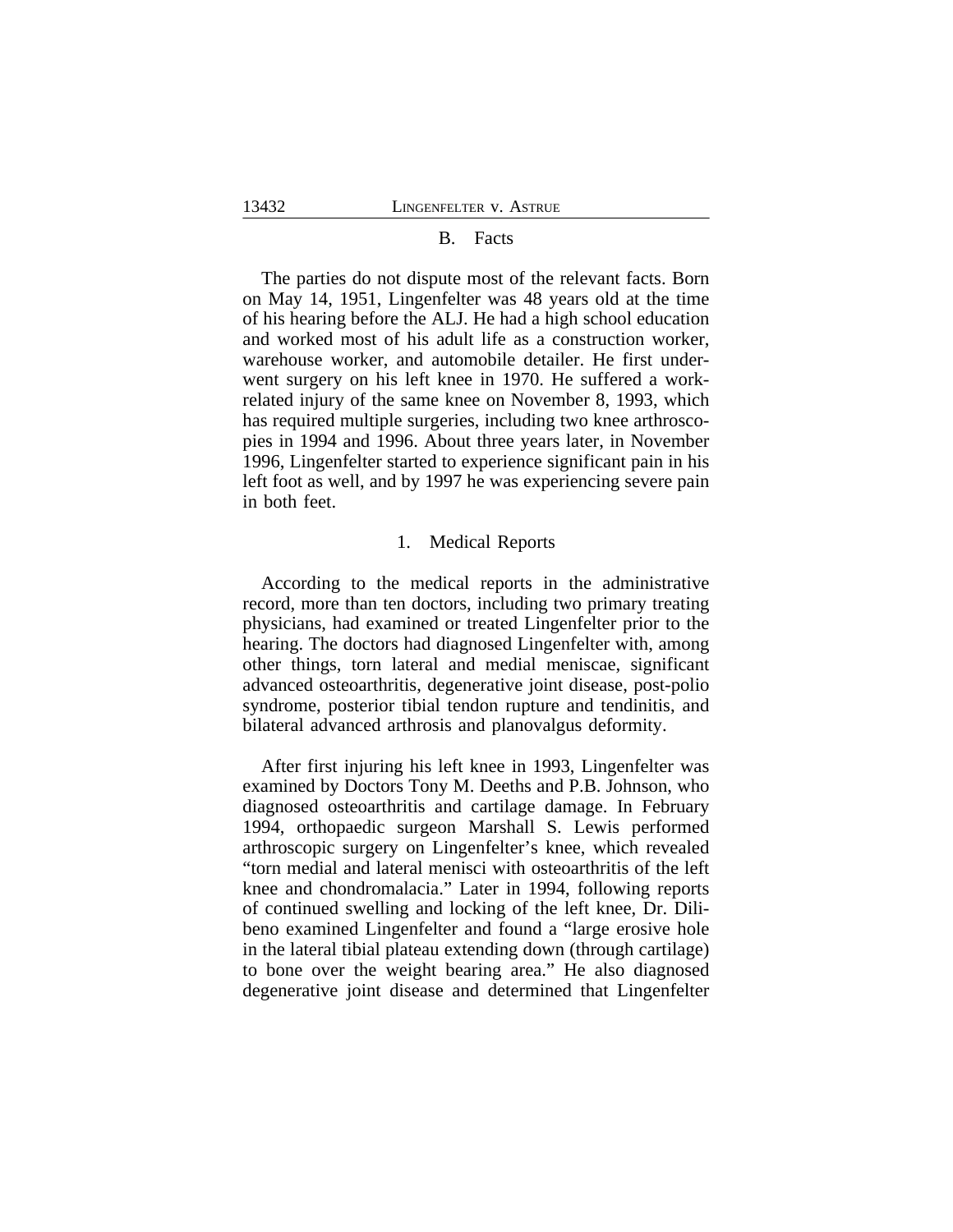would need a total knee replacement. On the basis of similar findings in a February 1995 examination, Dr. Daniel N. Ovadia concluded that Lingenfelter could not return to his usual work and was precluded from any prolonged standing or walking.

In 1996, Lingenfelter started seeing the first of his two primary treating physicians, knee specialist Dr. James T. Caillouette. From 1996 to 1999, Dr. Caillouette consistently reported that Lingenfelter was in pain because of his knee and feet. Following diagnostic arthroscopy, Dr. Caillouette determined that Lingenfelter's knee had "complete lateral joint collapse with bone-on-bone in the lateral joint space and significant osteophyte formation." He concluded that Lingenfelter needed a total knee replacement (arthroplasty) because of the severe pain. Dr. Caillouette also found that both of Lingenfelter's feet had experienced significant atrophy, and prescribed him a wheelchair in 1997 to help alleviate the pain. In 1998, Dr. Caillouette reported that Lingenfelter's left foot had completely collapsed. He also determined that Lingenfelter was "fully disabled from work" until he received appropriate treatment.

In 1997, Dr. Richard I. Woods examined Lingenfelter on behalf of the California Workers' Compensation Appeals Board. Lingenfelter reported to Dr. Woods that he felt constant sharp pain in his knee and feet and that "his knee stiffens up and becomes more painful after sitting for about ten minutes or holding the knee in one position for about ten minutes." Lingenfelter also reported that, because of the pain, he was unable to perform any significant activities. Dr. Woods agreed with Dr. Caillouette that Lingenfelter needed a total knee arthroplasty, as radiographs revealed advanced osteoarthritis and significant atrophy of the left thigh. He also diagnosed degenerative disorder, bilateral tibial tendinitis and rupture, and advanced arthrosis of bilateral mid feet with loss of plantar arch and collapse of the left mid foot. Dr. Woods concluded that Lingenfelter was limited to semi-sedentary work,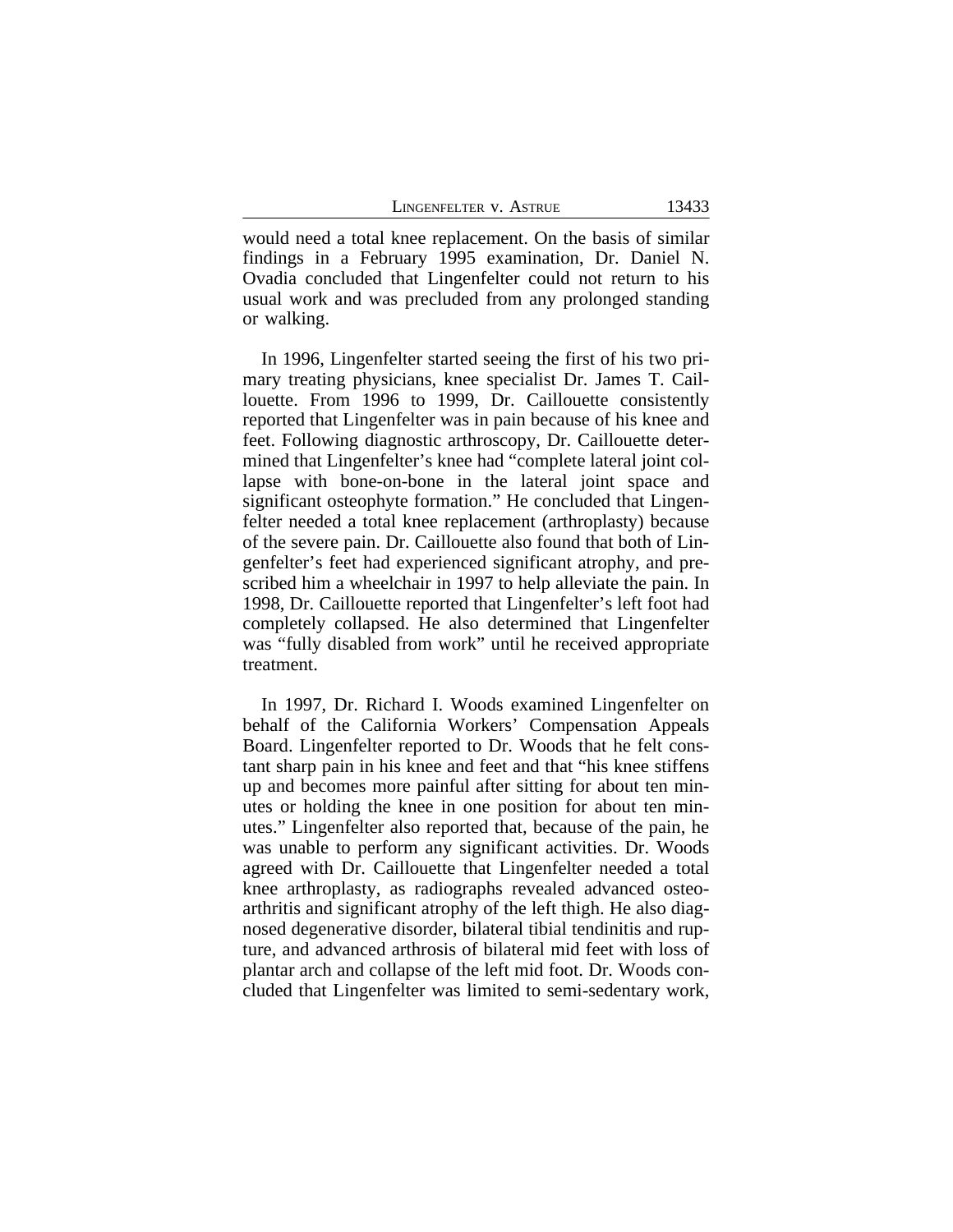and even then would require the use of a cane to help alleviate pain.

In 1998, Dr. Roger Sung examined Lingenfelter on behalf of the California Department of Social Services. Dr. Sung reported that "X-rays of the left knee show severe tricompartmental arthritis with significant loss of joint space both medially and laterally [along with] marked osteophyte formation." He also diagnosed "significant left knee osteoarthritis and bilateral foot planovalgus deformity." He concluded that Lingenfelter was limited in his ability to walk but could sit for a full day with appropriate breaks. Two other state agency doctors reviewed Lingenfelter's medical records and made similar findings, concluding that he could "stand and/or walk at least two hours in an eight-hour workday; sit about six hours in an eight-hour workday; [and] had limited use of the left lower extremity . . . and both feet."

Also in 1998, Dr. Stuart A. Green examined Lingenfelter and reviewed his medical records and X-rays for the Workers' Compensation Appeals Board. Consistent with the medical record, Dr. Green reported bilateral foot and gait deformities, absent or weak tibialis posterior function, and knee atrophy, swelling, and pain. He also agreed that Lingenfelter would require knee surgery, either immediately or in the near future. Contrary to the earlier reports, however, he concluded that Lingenfelter's lower extremity impairments were the result of post-polio syndrome, "a late manifestation of poliomyelitis that affects middle age individuals." As Dr. Green reported:

What surprised me as I went through the medical records in this case is that no practitioner seems to have focused attention on what seems to me a critical aspect of this applicant's past history. Mr. Allen Lingenfelter, at the age of four, had severe poliomyelitis. He was in an iron lung for a while, and almost died.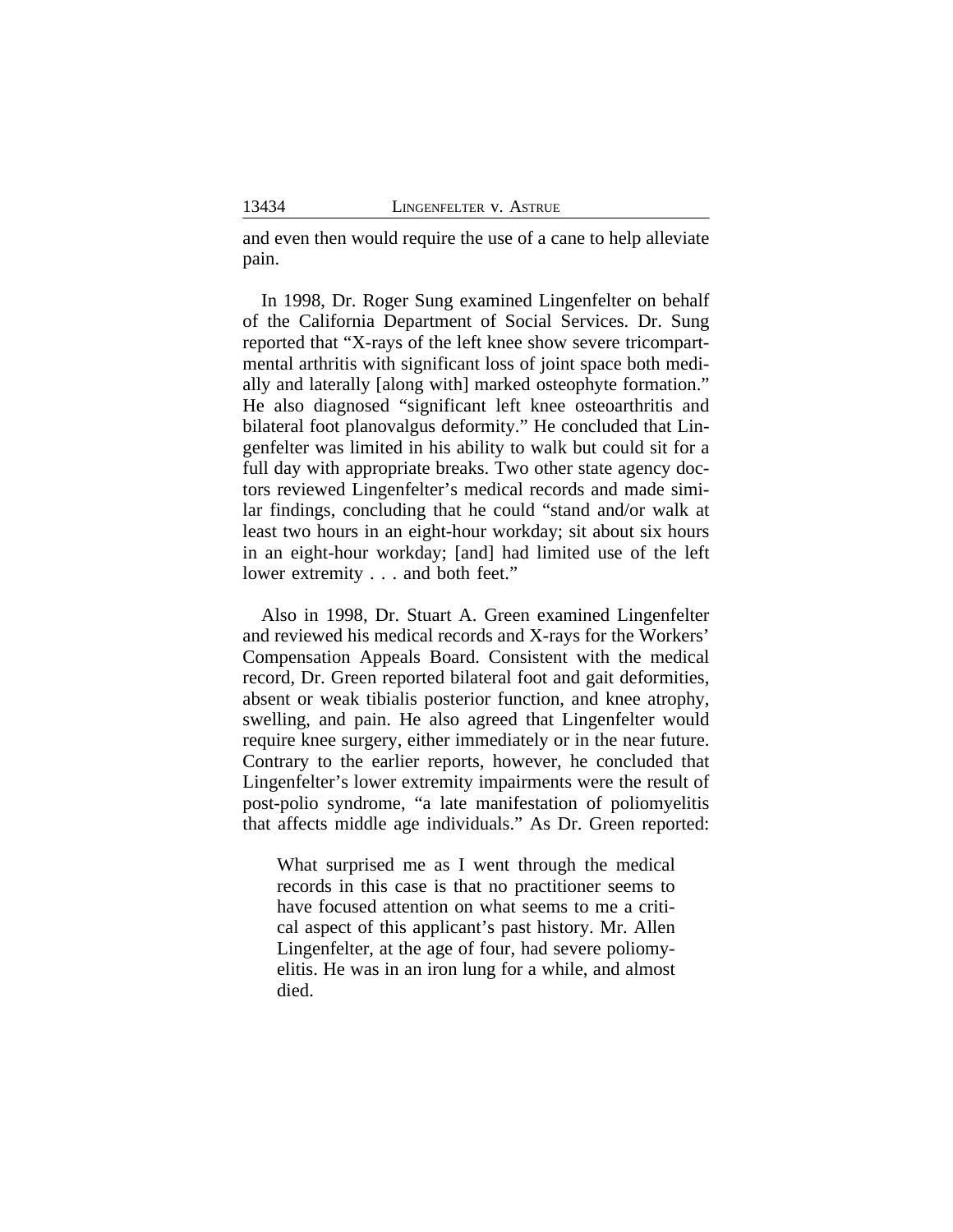| LINGENFELTER V. ASTRUE |  |  |  |
|------------------------|--|--|--|
|------------------------|--|--|--|

13435

In 1999, Lingenfelter began seeing his second primary treating physician, foot specialist Dr. Alexander Tischler. Dr. Tischler diagnosed "severe flatfoot deformity of both feet" and "arthritis of the tarsometatarsal joint," and determined that triple arthrodesis surgery was "a medical necessity." He also reported that Lingenfelter had severe knee and foot pain, which he stated "he could no longer live with." Dr. Tischler concluded that Lingenfelter was "totally disabled . . . and is really unable to do any work that requires any sitting or standing." By July 2000, Dr. Tischler reported that Lingenfelter was "mostly in a wheelchair" and that bilateral casts were the only treatment that helped to reduce his pain.

Finally, in 2001, after Lingenfelter underwent the recommended triple arthrodesis surgery, Dr. Ronald Smith diagnosed "status post hindfoot reconstruction with incomplete arthrodesis" and "severe pes planus with subtalar instability and rupture of the posterior tibial tendon." In his description of Lingenfelter's symptoms, Dr. Smith reported that some pain and swelling were always present, that he elevated his feet for relief, and that he used a wheelchair and crutches as aids for walking. Dr. Smith concluded that these "symptoms are consistent with the examination findings, history, and radiograph," and that Lingenfelter's pain complaints were objectively reasonable. Dr. Smith at times reported that Lingenfelter was temporarily totally disabled, but at other times reported that he was able to do sedentary work.

## 2. Lingenfelter's Testimony

At his hearing before the ALJ in January 2000, Lingenfelter testified that he had experienced constant pain since 1993, along with regular cramping, swelling, and fatigue. He described the pain in his left knee as moderate to severe but stated that "it's my feet that hurt so bad," as if "somebody [were] sticking a knife in them, and putting electricity in them, these shocks I get, are just unbelievable." He further testified that, because of the pain and fatigue, he could only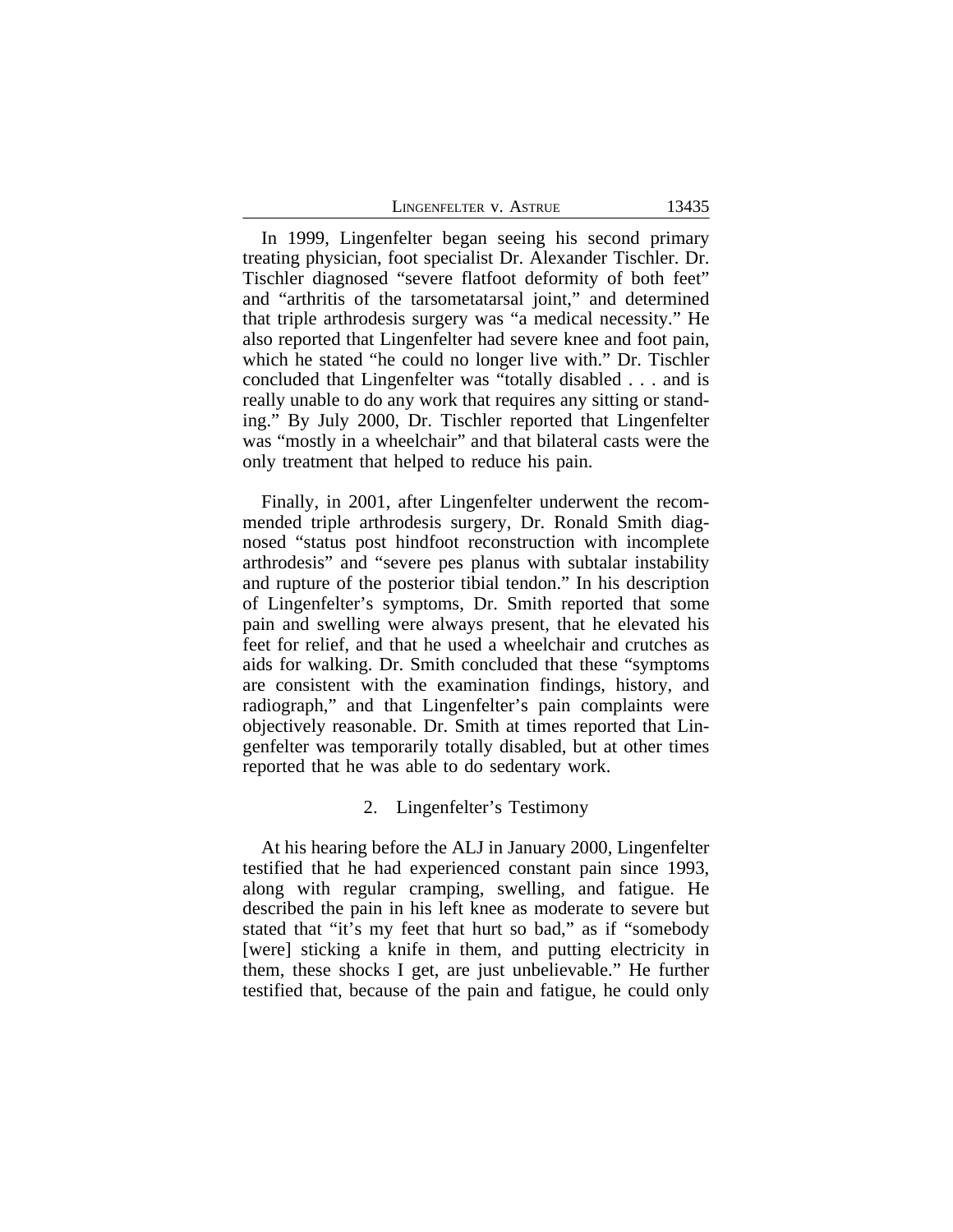stand for 20 minutes or sit for 15-20 minutes at a time, and had to lie down at least three times a day for 30-45 minutes. He also testified that he needed to keep his legs elevated every day, even while sitting, and that the pain affected his ability to sleep.

With regard to treatment, Lingenfelter stated that he took Vicodin three times a day for pain, as prescribed by Dr. Tischler, and sought relief from severe pain by soaking his feet in buckets of ice or a bath tub filled with Epsom salt and hot water. He testified that he almost always used the cane that Dr. Caillouette prescribed in 1996, but only sometimes used crutches because they hurt his arms, and was unable to use a wheelchair because his insurance refused to approve the prescription from Dr. Caillouette. At the time of the hearing, Lingenfelter was also wearing a cast that Dr. Tischler prescribed for his right foot, but had not yet undergone the triple arthrodesis or total knee arthroplasty. He testified that he wanted to have the surgeries, which he hoped would alleviate his pain and swelling, but that his insurance company had not authorized them.

Lingenfelter testified that pain severely limited his daily activities. He stated that he had difficulty showering, could not do yard work or a lot of driving, and usually had other people shop for him, since he was otherwise able to shop for only a few things at a time. Likewise, he stated that he had trouble finishing tasks generally, because he could not sit or stand for long. He testified that he occasionally watched his daughter play sports, but that it was difficult for him because of his knee and feet.

Finally, Lingenfelter testified that he lived in a room that he rented at a friend's house and had not worked since his injury in 1993, except for a nine week period starting in February 1999. He stated that at that time he took a job washing tour buses because he had "no money, no income at all." He testified that he could not perform that work again and that he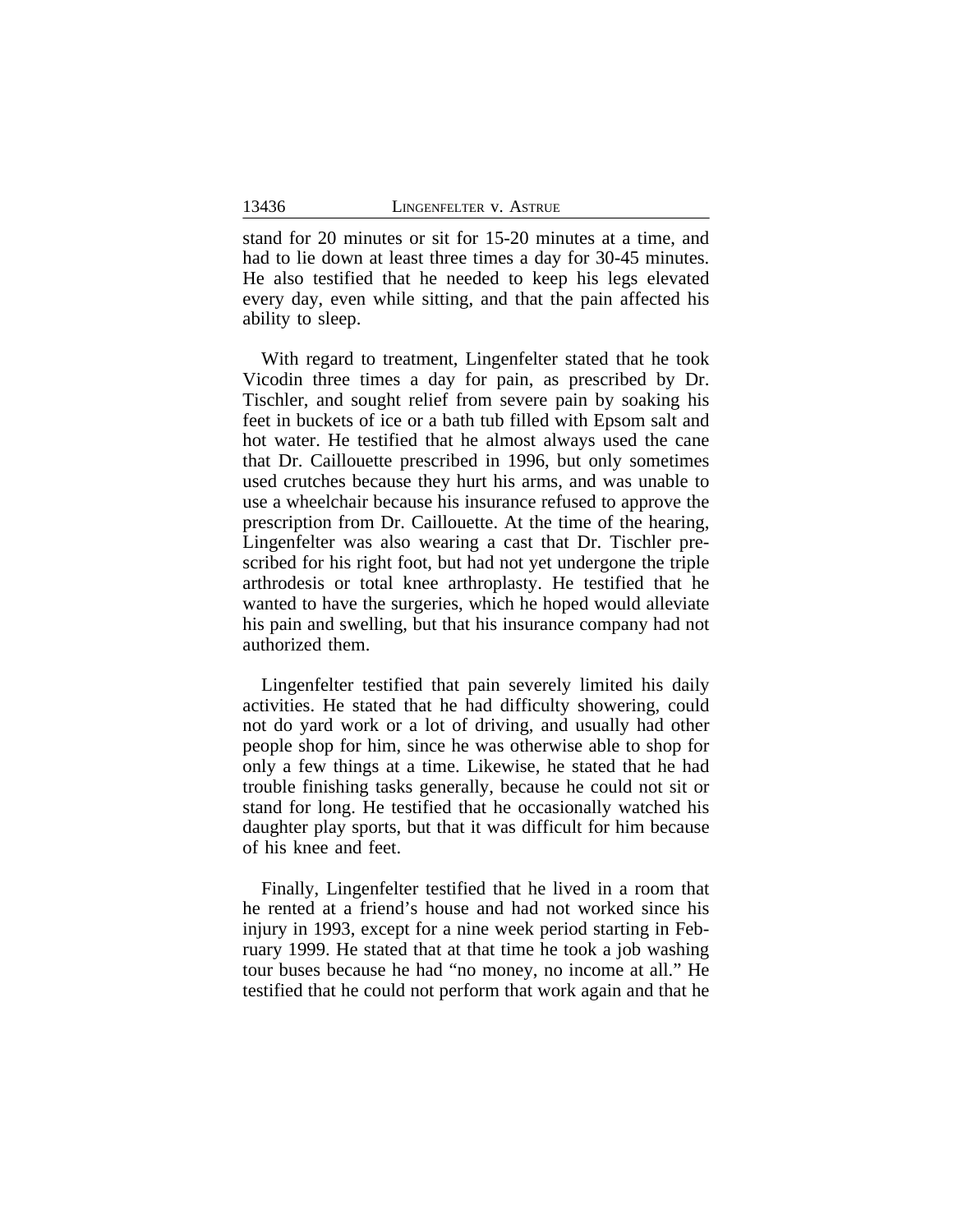LINGENFELTER V. ASTRUE 13437

only did so then because he "just didn't have any money" and "had to do something to live." He stated that he left the job after a week because a union job at a warehouse opened up. He was fired from that job after eight weeks, however, because he was too slow to do the work adequately. He also testified that when he returned home from work each day his "feet were so swollen," and that he "just couldn't do it anymore" because of the pain.

#### C. ALJ Decision

In denying Lingenfelter's applications, the ALJ applied the five-step disability evaluation process set forth in 20 C.F.R. § 404.1520. *See Lester v. Chater*, 81 F.3d 821, 828 n.5 (9th Cir. 1995) (describing the five-step process). Because Lingenfelter's disability insurance lapsed on June 30, 1998, he had to establish that he was disabled for at least a twelve-month period between the alleged onset date, November 8, 1993, and June 30, 1998 (the "relevant time period").**<sup>3</sup>** *See Reddick v. Chater*, 157 F.3d 715, 721 (9th Cir. 1997) ("To qualify for disability benefits, a claimant must show that a medically determinable physical or mental impairment prevents her from engaging in substantial gainful activity and that the impairment is expected to result in death or to last for a continuous period of at least twelve months." (citing 42 U.S.C.  $§$  423(d)(1)(A)).

The ALJ found, and the parties do not dispute, that Lingenfelter passed the hurdles set at steps one and two of the fivestep process, because he was not then engaging in substantial gainful activity and he suffered from a number of severe

**<sup>3</sup>**As we explained in *Smith v. Bowen*, however, "reports containing observations made after the period for disability are relevant to assess the claimant's disability." 849 F.2d 1222, 1225 (9th Cir. 1988). Accordingly, in reviewing Lingenfelter's disability claim, we consider also those medical reports made after June 30, 1998, which were considered by both the ALJ and the Appeals Council.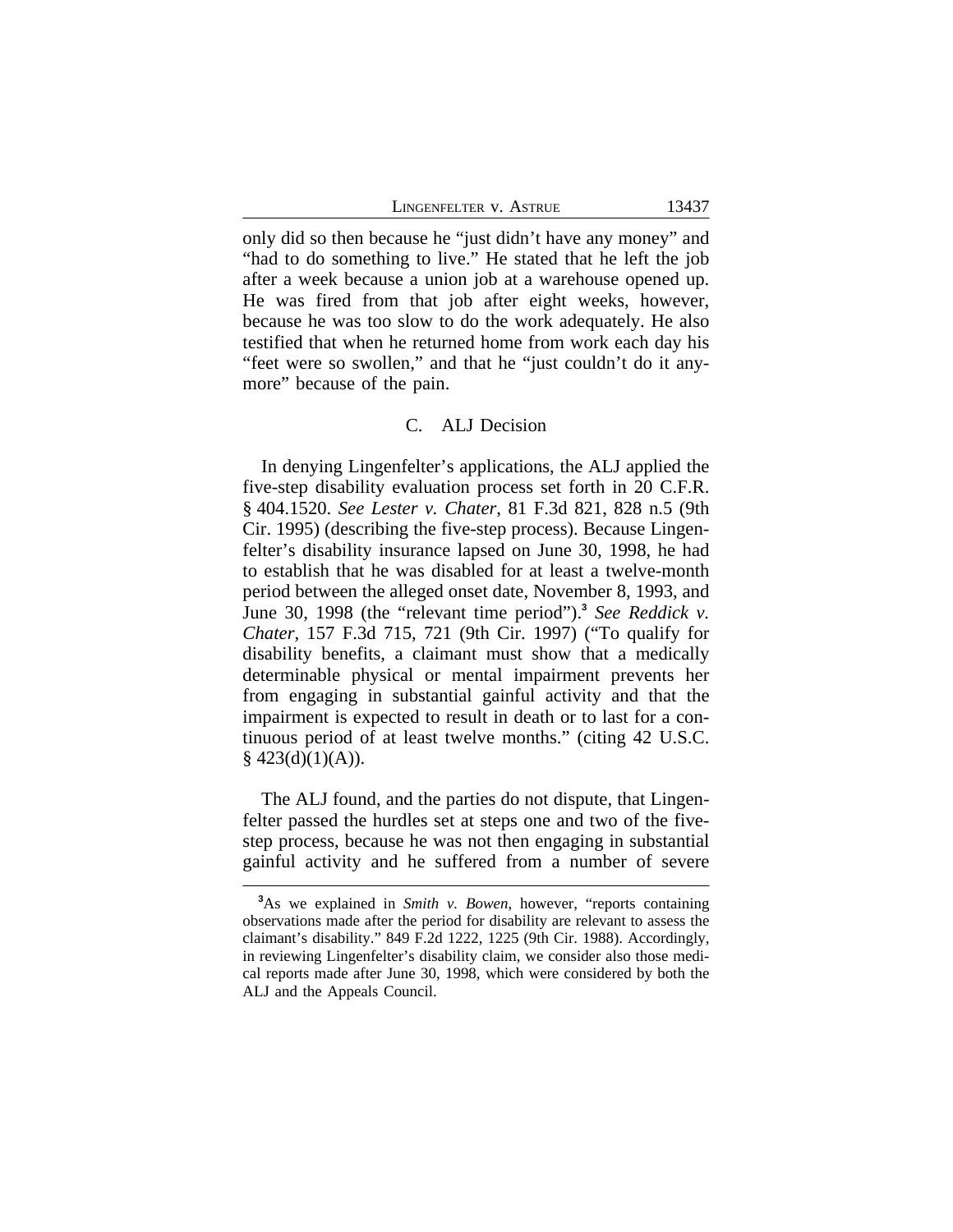impairments, including "degenerative joint disease of the left knee, status post multiple surgeries, and post-polio syndrome." **4** The ALJ also found, however, that Lingenfelter was not automatically presumed disabled at step three, because his condition did not meet or equal any of the impairments listed in 20 C.F.R., Pt. 4, Subpt. P, App. 1.**<sup>5</sup>** The ALJ's decision that Lingenfelter was not disabled therefore turned on his assessment in between steps three and four of Lingenfelter's residual functional capacity ("RFC"), and application of this RFC assessment at steps four and five. *See* 20 C.F.R. § 404.1520(4) ("Before we go from step three to step four, we assess your residual functional capacity. . . . We use this residual functional capacity assessment at both step four and step five when we evaluate your claim at these steps.").

In assessing Lingenfelter's RFC, the ALJ found that Lingenfelter retained the capacity to "lift 20 pounds occasionally and 10 pounds frequently" and "stand and/or walk at least 2 hours . . . [and] sit 6 hours in an 8-hour workday," but was "unable to perform repetitive squatting, kneeling, crawling, or crouching" and "requir[ed] the use of a cane for standing and walking . . . [and] the option to stand every 30 minutes for a period of 1-2 minutes in order to regain circulation and relieve discomfort." Although the ALJ recognized that Lingenfelter testified to additional limitations that would establish a significantly lower RFC, he rejected this testimony as not "totally credible." Specifically, the ALJ found that Lingenfelter's subjective complaints were only "credible to the extent that he has required a cane and some accommodation with regard to

<sup>&</sup>lt;sup>4</sup>The ALJ did not address the doctors' other diagnoses, most notably failing to mention any of the foot-related diagnoses, such as bilateral tibial tendon rupture and tendinitis, bilateral advanced arthrosis and planovalgus deformity, collapse of the left mid foot, and arthritis of the tarsometatarsal joint.

**<sup>5</sup>**Because we hold that Lingenfelter is entitled to an award of benefits at step five, we do not address Lingenfelter's alternate argument that the ALJ erred at step three by not expressly considering a particular listed impairment.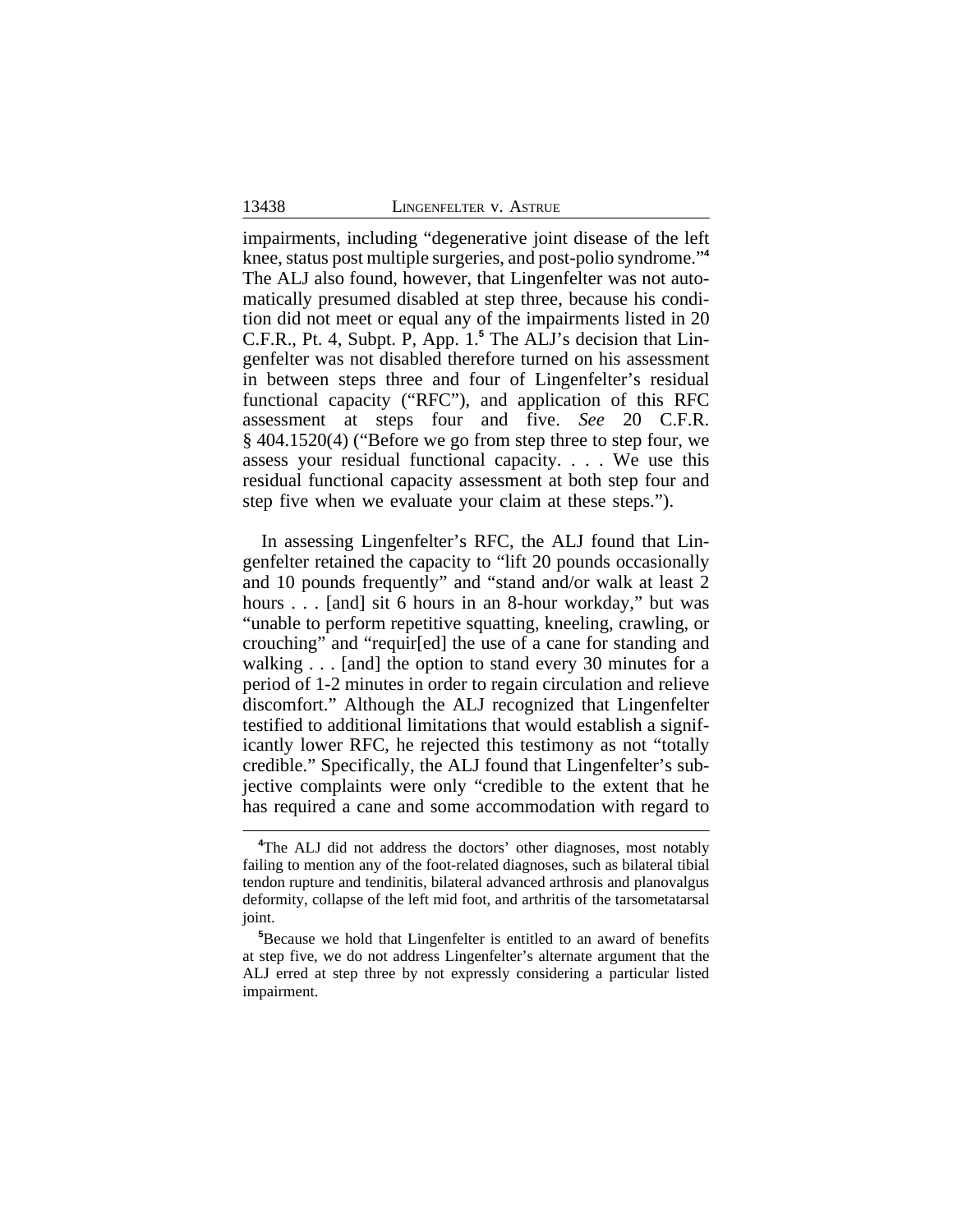his complaints of cramping and poor circulation in his lower extremities." The ALJ provided two reasons for this adverse credibility finding: (1) "the consensus of medical opinion in the record essentially supports a residual functional capacity for sedentary work"; and (2) Lingenfelter's nine weeks of work in 1999 "cast significant doubt upon [his] allegation of an inability to perform any work at all."

On the basis of this RFC assessment and the testimony of a vocational expert, the ALJ found at step four that Lingenfelter was not capable of performing any of his past relevant work as a construction worker, warehouse worker, or automobile detailer. The ALJ therefore proceeded to step five, where he determined that Lingenfelter was not disabled because he retained the capacity to perform other work that existed in sufficient numbers in the national economy. In making this determination, the ALJ posed to a vocational expert both a hypothetical question based on the RFC that he assigned to Lingenfelter and hypothetical questions that included the additional limitations testified to by Lingenfelter. In response, the vocational expert testified that a person with the RFC assigned by the ALJ could perform almost a full range of sedentary work, but that sufficient jobs did not exist even at the sedentary level for a person with the additional limitations testified to by Lingenfelter. The expert testified that if an employee needed to lie down two or three times a day for up to 45 minutes, as Lingenfelter testified was necessary, that "essentially would eliminate any of the positions described, and in fact any of the positions at the sedentary level." **6**

**<sup>6</sup>**The vocational expert also testified, prior to addressing Lingenfelter's testimony that he needed to lie down two or three times a day, that the sedentary job base available to a person with the RFC assessed by the ALJ would start to significantly erode if the hypothetical employee needed to stand for one to two minutes every 15-20 minutes, instead of every 30 minutes as the ALJ found. Further, if the employee had to stand four to five minutes every 30 minutes, there would be a "good 50 percent erosion" of the job base. Finally, if the employee needed to elevate his legs beyond waist level, that "would be rather impractical," and if the employee had to elevate both legs the "job base could easily be eroded . . . up to the 80 percent level."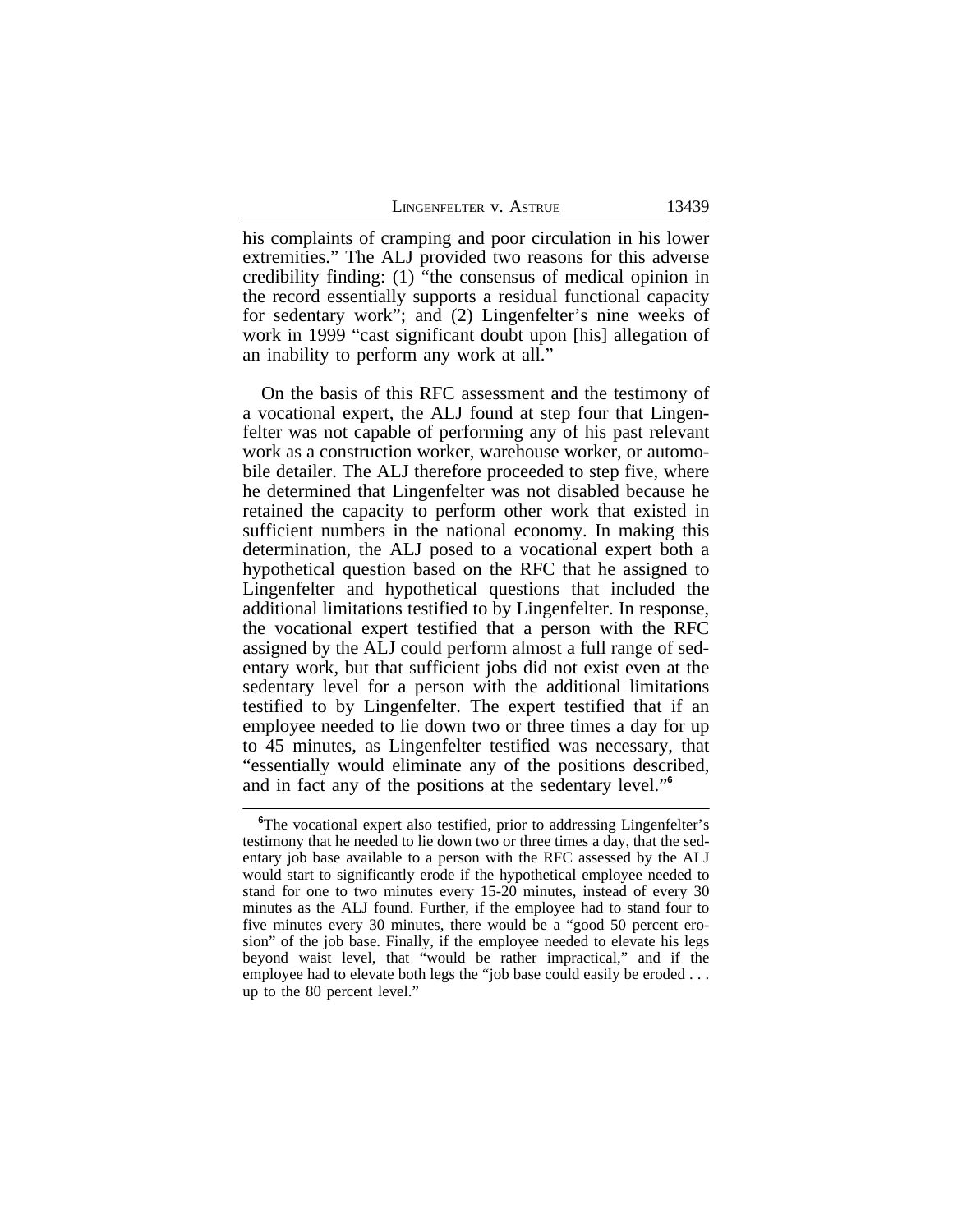### II. Analysis

We review de novo a district court's judgment upholding the denial of social security benefits. *Reddick*, 157 F.3d at 720. "We may set aside a denial of benefits only if it is not supported by substantial evidence or is based on legal error." *Robbins v. Soc. Sec. Admin.*, 466 F.3d 880, 882 (9th Cir. 2006). "Substantial evidence" means more than a mere scintilla, but less than a preponderance; it is such relevant evidence as a reasonable person might accept as adequate to support a conclusion. *Id*. If the evidence can reasonably support either affirming or reversing a decision, we may not substitute our judgment for that of the Commissioner. *Id.* However, we must consider the entire record as a whole, "weighing both the evidence that supports and the evidence that detracts from the Commissioner's conclusion," *Reddick*, 157 F.3d at 720, and "may not affirm simply by isolating a specific quantum of supporting evidence." *Hammock v. Bowen*, 879 F.2d 498, 501 (9th Cir. 1989) (internal quotation marks omitted).

Lingenfelter argues that substantial evidence does not support the ALJ's decision because the ALJ improperly rejected his testimony as to the severity of his pain and symptoms. We agree. As we explain below, the ALJ failed to provide clear and convincing reasons for finding Lingenfelter's alleged pain and symptoms not credible, and therefore was required to include these limitations in his assessment of Lingenfelter's RFC. Because the ALJ clearly did not do so, substantial evidence does not support the ALJ's RFC assessment or stepfive determination that Lingenfelter was not disabled. To the contrary, the vocational expert's testimony that sufficient jobs did not exist for a person with the limitations testified to by Lingenfelter required a finding at step five that Lingenfelter was disabled during the relevant time period. Consequently, further administrative proceedings are unnecessary, and Lingenfelter is entitled to an award of appropriate benefits.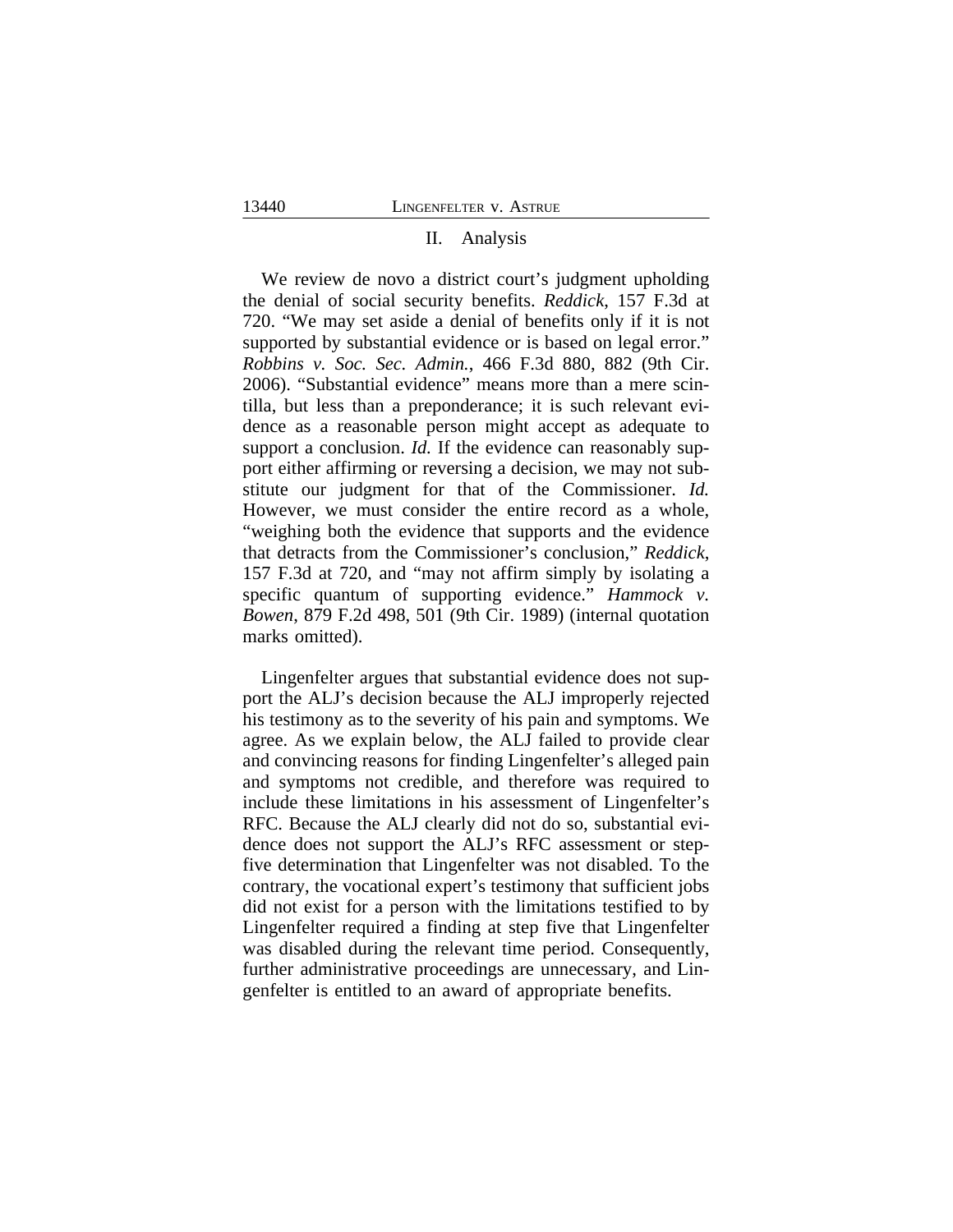## A. Credibility

To determine whether a claimant's testimony regarding subjective pain or symptoms is credible, an ALJ must engage in a two-step analysis. First, the ALJ must determine whether the claimant has presented objective medical evidence of an underlying impairment "which could reasonably be expected to produce the pain or other symptoms alleged." *Bunnell v. Sullivan*, 947 F.2d 341, 344 (9th Cir. 1991) (en banc) (internal quotation marks omitted). The claimant, however, "need not show that her impairment could reasonably be expected to cause the severity of the symptom she has alleged; she need only show that it could reasonably have caused some degree of the symptom." *Smolen v. Chater*, 80 F.3d 1273, 1282 (9th Cir. 1996). "Thus, the ALJ may not reject subjective symptom testimony . . . simply because there is no showing that the impairment can reasonably produce the *degree* of symptom alleged." *Id.*; *see also Reddick*, 157 F.3d at 722 ("[T]he Commissioner may not discredit the claimant's testimony as to the severity of symptoms merely because they are unsupported by objective medical evidence.").

Second, if the claimant meets this first test, and there is no evidence of malingering, "the ALJ can reject the claimant's testimony about the severity of her symptoms only by offering specific, clear and convincing reasons for doing so." *Smolen*, 80 F.3d at 1281; *see also Robbins*, 466 F.3d at 883 ("[U]nless an ALJ makes a finding of malingering based on affirmative evidence thereof, he or she may only find an applicant not credible by making specific findings as to credibility and stating clear and convincing reasons for each.").

Here, the Commissioner concedes that Lingenfelter met the requirement at step one, by providing evidence of underlying impairments that could reasonably be expected to produce some degree of the pain and symptoms alleged. Also, at step two, the ALJ found that there was "no evidence of malingering." The ALJ nonetheless found, however, that Lingen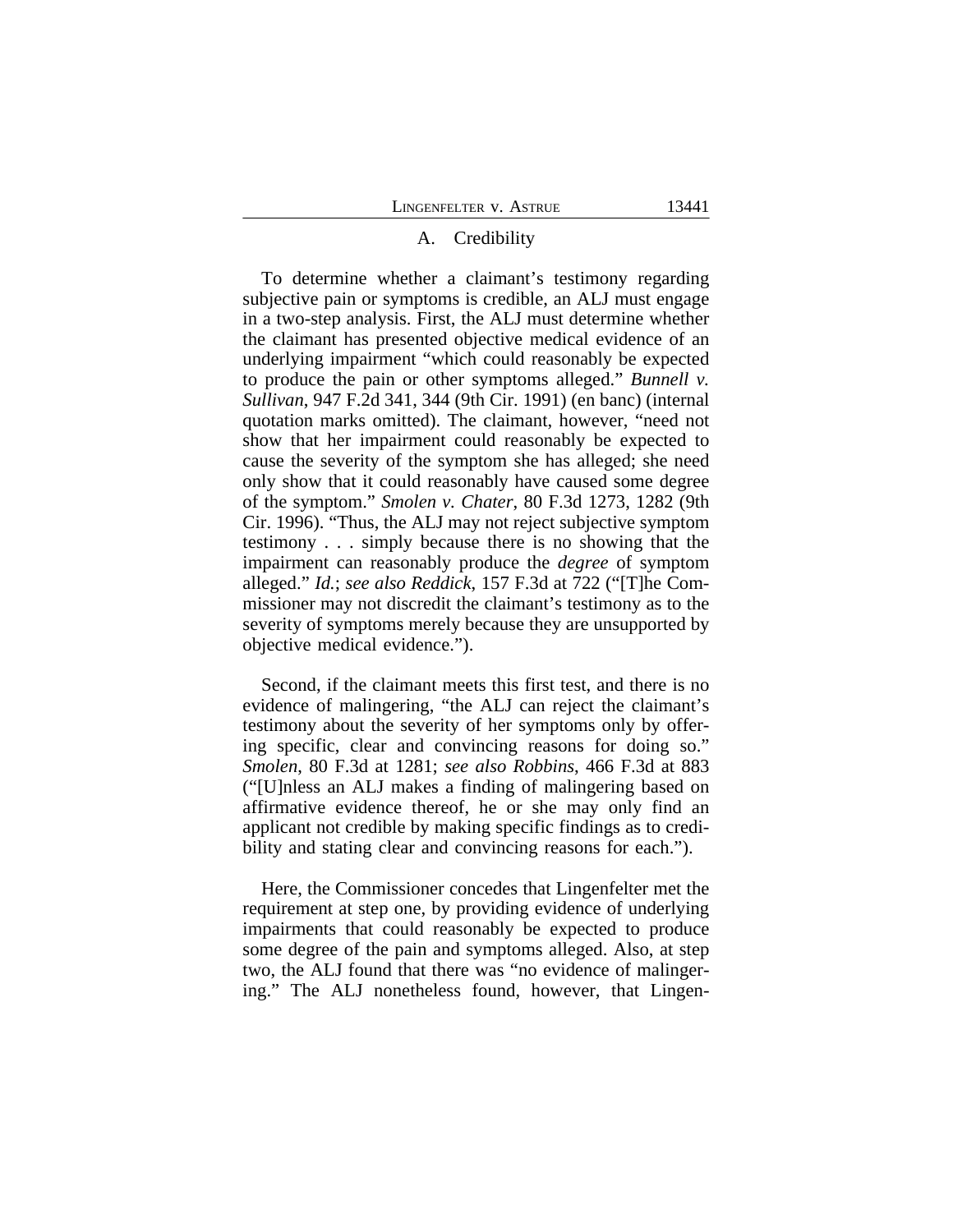felter's testimony was credible only to the extent that he testified that he needed a cane and some accommodation for his cramping and poor circulation. As a result, the ALJ excluded from his RFC determination Lingenfelter's testimony that he could only stand or sit for about 15-20 minutes at a time, had to lie down for 30-45 minutes at least three times a day, and needed to keep his legs elevated every day, because of his constant severe pain.

We must therefore determine whether the ALJ provided clear and convincing reasons for this adverse credibility finding. As noted, the ALJ provided two reasons for the finding. First, the ALJ determined that Lingenfelter's alleged symptoms, which would preclude even sedentary work, were contrary to a consensus of the medical opinion in the record that he retained the capacity for such work. Similarly, the ALJ determined that Lingenfelter's ability to work for nine weeks in 1999 was inconsistent with the alleged severity of his symptoms.

We conclude that these reasons do not constitute clear and convincing reasons for rejecting Lingenfelter's subjective pain and symptom testimony. The ALJ's first reason provides no support for the credibility finding, because it is clear from the record that there was not in fact a consensus of medical opinion that Lingenfelter, contrary to his alleged pain and limitations, retained the capacity to perform sedentary work. The ALJ's second reason, on the other hand, was factually accurate, as Lingenfelter did testify that he worked for a brief period of time in 1999. This reason in and of itself, however, is not a sufficient basis for the ALJ's adverse credibility finding. That Lingenfelter, after the relevant time period during which he claimed to be disabled and facing difficult economic circumstances, tried to work for nine weeks and, because of his impairments, failed, is not a clear and convincing reason for concluding that his symptoms could not have precluded him from maintaining employment during the relevant time period.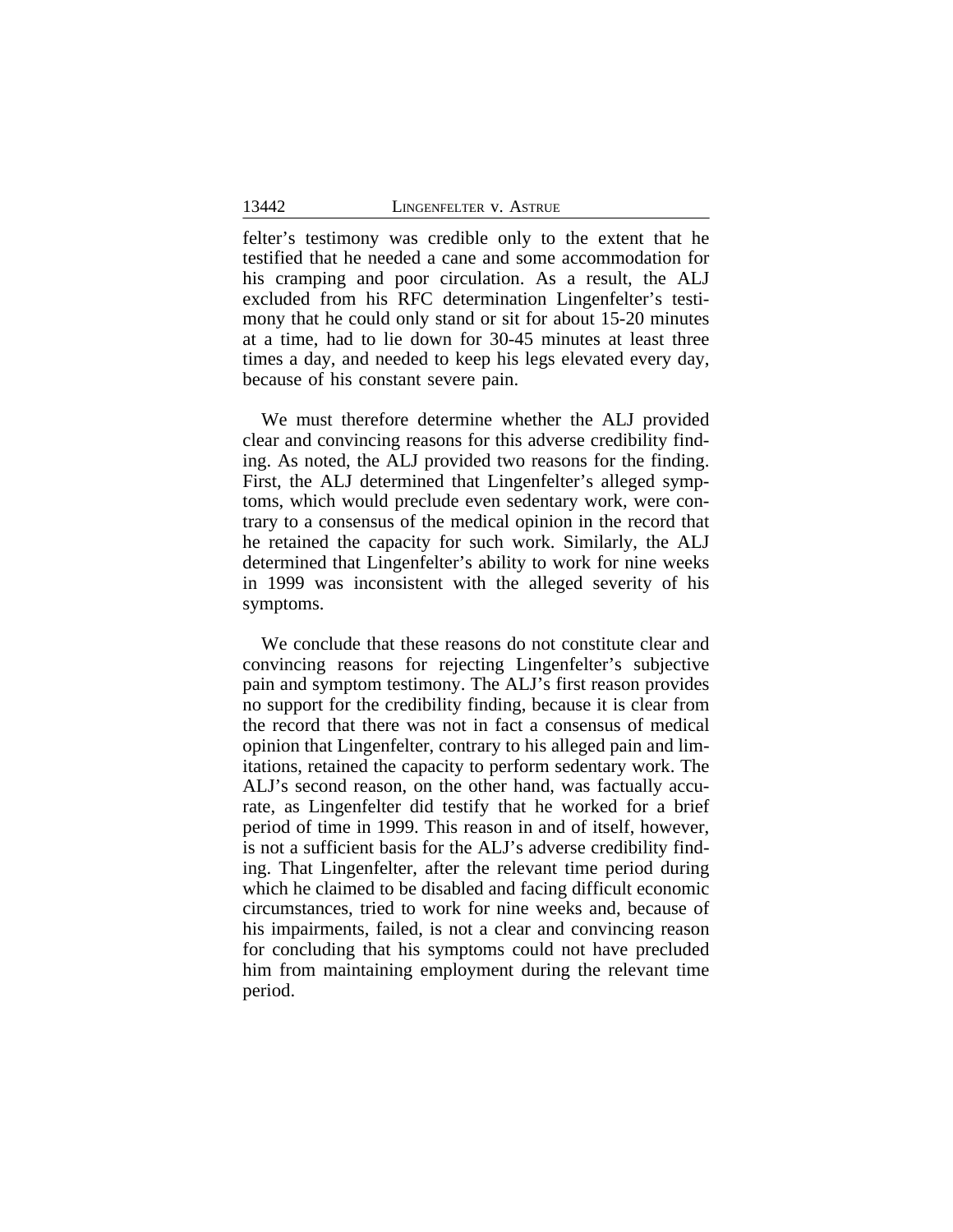#### 1. Medical Opinion

**[1]** Contrary to the ALJ's determination, there was not a consensus of medical opinion that Lingenfelter retained the capacity to perform sedentary work, and therefore this reason does not support the ALJ's credibility finding. In finding a consensus, the ALJ cited to the three state agency physicians, the two doctors who examined Lingenfelter for the California Workers' Compensation Appeals Board, and Dr. Ovadia, who each made findings consistent with a capacity for sedentary work.**<sup>7</sup>** Without explanation, however, the ALJ completely ignored the medical opinions of Lingenfelter's two primary treating physicians, who expressly corroborated his alleged pain and limitations and found him incapable of *any* work.

As discussed in detail above, knee specialist Dr. Caillouette treated Lingenfelter for over three years. During this time, Dr. Caillouette reported that Lingenfelter had severe pain in his left knee and feet due to his numerous serious physical impairments, and prescribed him Vicodin, a cane, and a wheelchair for the pain. Dr. Caillouette expressly concluded that Lingenfelter was "fully disabled from work" until he received appropriate treatment: total knee replacement surgery.**<sup>8</sup>**

**<sup>7</sup>**Each of these doctors, however, still diagnosed serious medical impairments, and none expressly questioned Lingenfelter's subjective complaints. *See Gallant*, 753 F.2d at 1455 ("[T]he record is replete with objective clinical findings which support and confirm claimant's allegations of severe and chronic pain. There was no positive evidence that claimant was not suffering as much pain as he claimed to suffer."). Indeed, Dr. Smith, the only doctor to expressly assess Lingenfelter's subjective pain and symptoms other than his primary treating physicians, found them to be objectively reasonable in light of his injuries.

<sup>&</sup>lt;sup>8</sup>Contrary to the dissent, we conclude that Dr. Caillouette's opinion that Lingenfelter was "*fully* disabled from work" is unambiguous. (Emphasis added). Dr. Caillouette made this determination after finding that Lingenfelter "is now disabled in both lower extremities" and prescribing Lingenfelter a wheelchair for the "severe pain in his feet." We also disagree with the dissent's characterization of Dr. Caillouette's February 1998 statement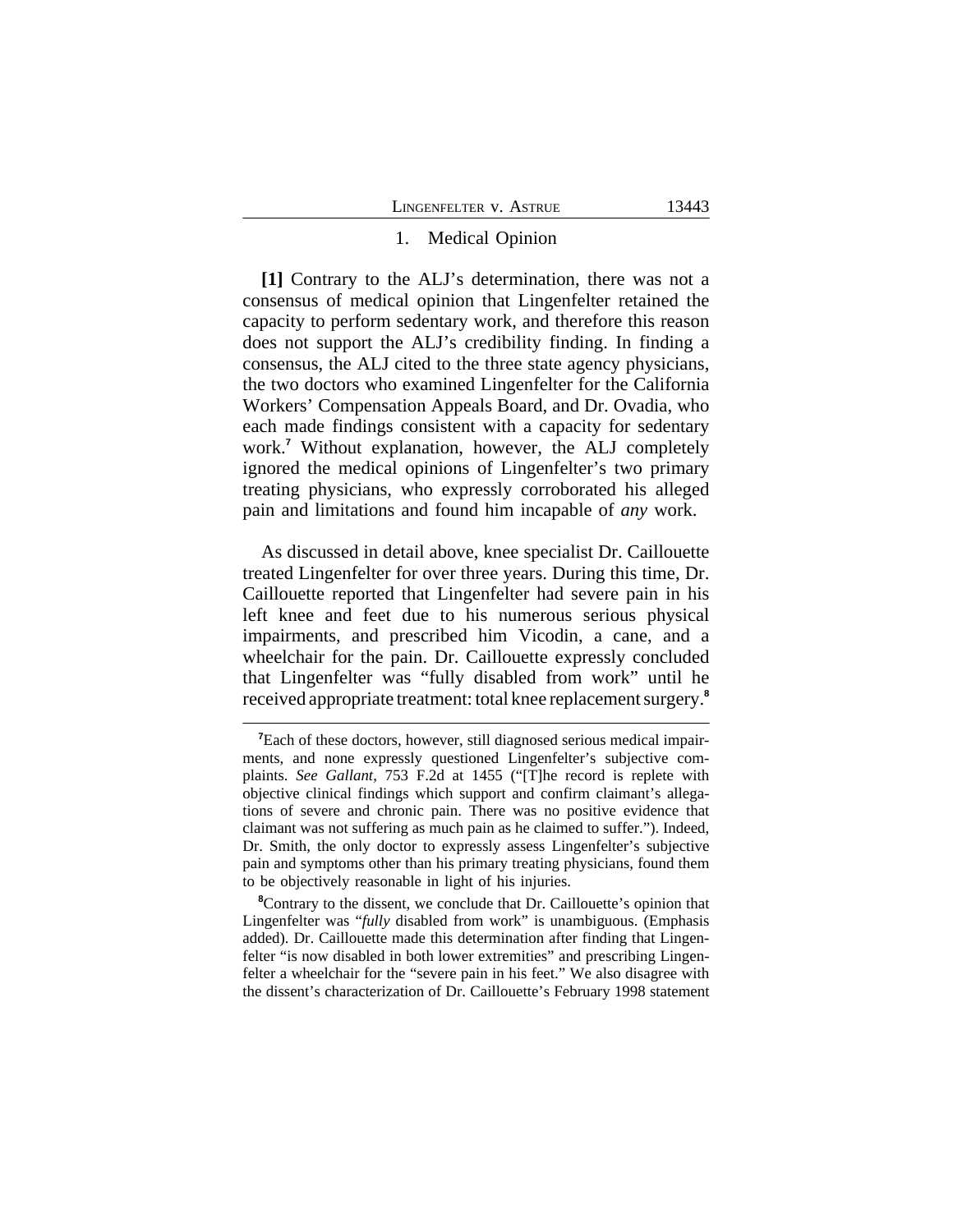Similarly, foot specialist Dr. Tischler treated Lingenfelter for about two years and determined that he was "totally disabled" and "really unable to do any work that requires any sitting or standing." Dr. Tischler also reported that Lingenfelter was "mostly in a wheelchair" by July 2000, and would be able to return to sedentary work only if his total knee replacement and triple arthrodesis surgeries were successful.

**[2]** In light of these medical opinions, there was clearly no consensus that Lingenfelter could perform sedentary work. Rather, Doctors Caillouette and Tischler—the only reporting physicians who examined Lingenfelter on multiple occasions and treated his impairments**<sup>9</sup>**—expressly reached the opposite conclusion, that Lingenfelter could not perform any work. Consequently, the ALJ's first reason for finding Lingenfelter's testimony not credible is unfounded and does not provide any support for the adverse credibility finding.**<sup>10</sup>**

**<sup>9</sup>**The doctors upon whom the ALJ relied were either examining or reviewing physicians, who did not treat Lingenfelter and examined him either only once or not at all. *See Reddick*, 157 F.3d at 725 ("The opinions of treating doctors should be given more weight than the opinions of doctors who do not treat the claimant.").

**<sup>10</sup>**It was also legal error for the ALJ to discount the opinions of Lingenfelter's treating physicians without providing specific and legitimate reasons for doing so. *See Rollins v. Massanari*, 261 F.3d 853, 856 (9th Cir. 2001) ("The ALJ may not reject the opinion of a treating physician, even if it is contradicted by the opinions of other doctors, without providing specific and legitimate reasons supported by substantial evidence in the record." (internal quotation marks omitted)). As we recently explained in more detail in *Orn v. Astrue*, a treating physician's opinion must be given controlling weight if it is well-supported and not inconsistent with the other substantial evidence in the record. 495 F.3d 625, 631-32 (9th Cir. 2007) (citing 20 C.F.R. § 404.1527(d)(2)); *see also id.* (holding that an

as "conclusory and inadequately supported by clinical findings." In support of his opinion, Dr. Caillouette submitted more than 50 pages of medical reports and clinical findings based on three years of treatment and objective physical evidence, including X-rays, lab tests, physical examinations, and the diagnostic surgery that Dr. Caillouette himself performed.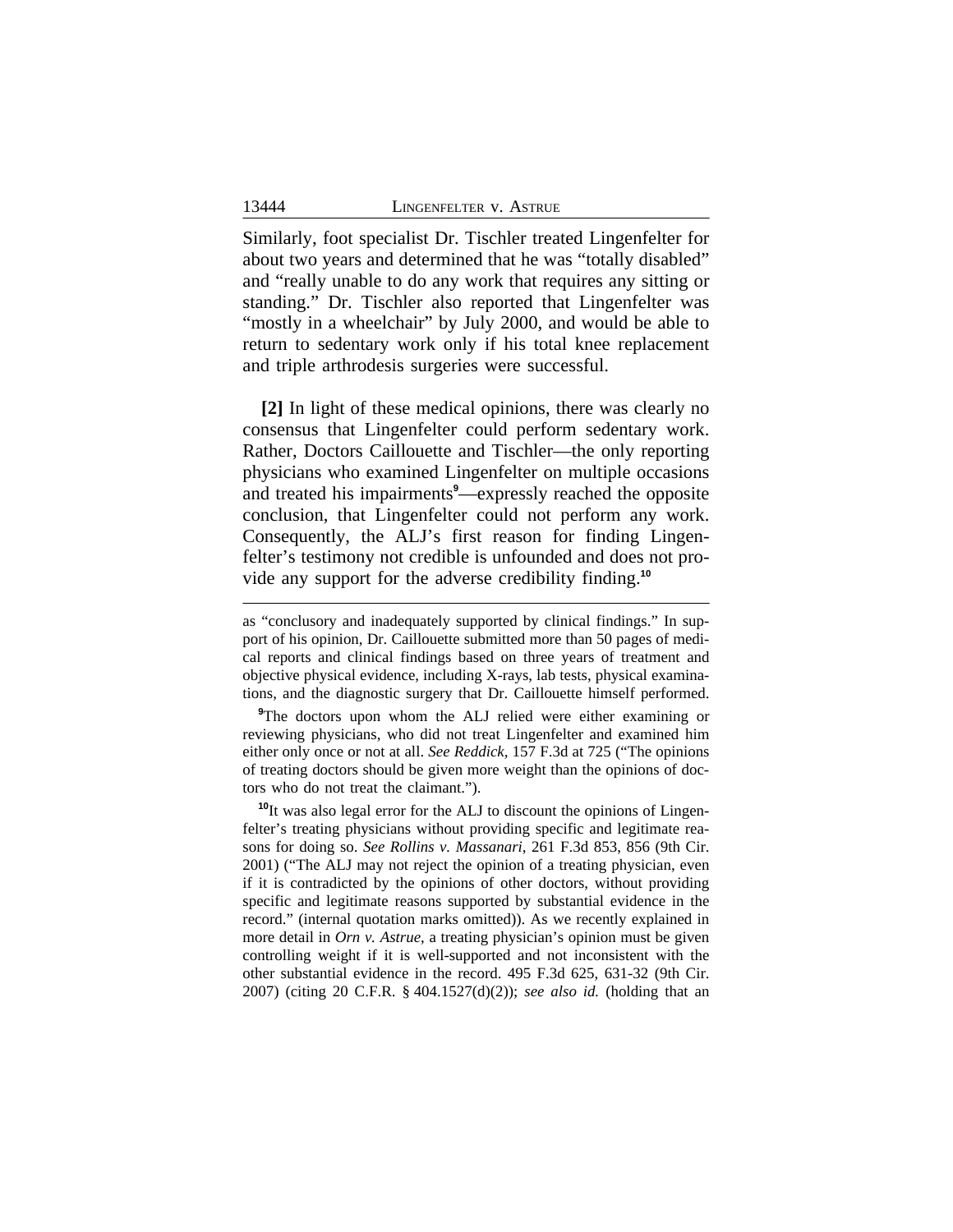#### 2. Work

**[3]** To the contrary, the ALJ's second reason for finding Lingenfelter's testimony not credible was factually accurate, because Lingenfelter testified that he worked for a brief period of time in 1999. We conclude, however, that this alone is not a clear and convincing reason for rejecting Lingenfelter's subjective pain and symptom testimony.

**[4]** It does not follow from the fact that a claimant tried to work for a short period of time and, because of his impairments, *failed*, that he did not then experience pain and limitations severe enough to preclude him from *maintaining* substantial gainful employment. Indeed, we have suggested that similar evidence that a claimant tried to work and failed actually *supported* his allegations of disabling pain. *See Fair v. Bowen*, 885 F.2d 597, 604 (9th Cir. 1989) (affirming the

examining physician's opinion only constitutes substantial evidence if the physician relied on "independent clinical findings that differ from the findings of the treating physician." (internal quotation marks omitted)). Moreover, even if a treating physician's opinion "is no longer entitled to controlling weight" because there is "substantial evidence in the record" contradicting the opinion, *id.* at 632 (internal quotation marks omitted), the opinion is "still entitled to deference and must be weighed using all the factors provided in 20 C.F.R. § 404.1527." *Id.* (quoting S.S.R. 96-2p at 4 (Cum. Ed. 1996), *available at* 61 Fed. Reg. 34,490, 34,491 (July 2, 1996)); *see also* S.S.R. 96-2p at 4, 61 Fed. Reg. at 34,491 ("In many cases, a treating source's medical opinion will be entitled to the greatest weight and should be adopted, even if it does not meet the test for controlling weight.").

Of course, an ALJ cannot avoid these requirements simply by not mentioning the treating physician's opinion and making findings contrary to it. *See Embrey v. Bowen*, 849 F.2d 418, 422 n.3 (9th Cir. 1988) ("The ALJ must either accept the opinions of [claimant's] treating physicians or give specific and legitimate reasons for rejecting them."). Here, the ALJ only briefly mentioned Dr. Caillouette, and did not mention his opinion that Lingenfelter was fully disabled. The ALJ did not acknowledge Dr. Tischler at all.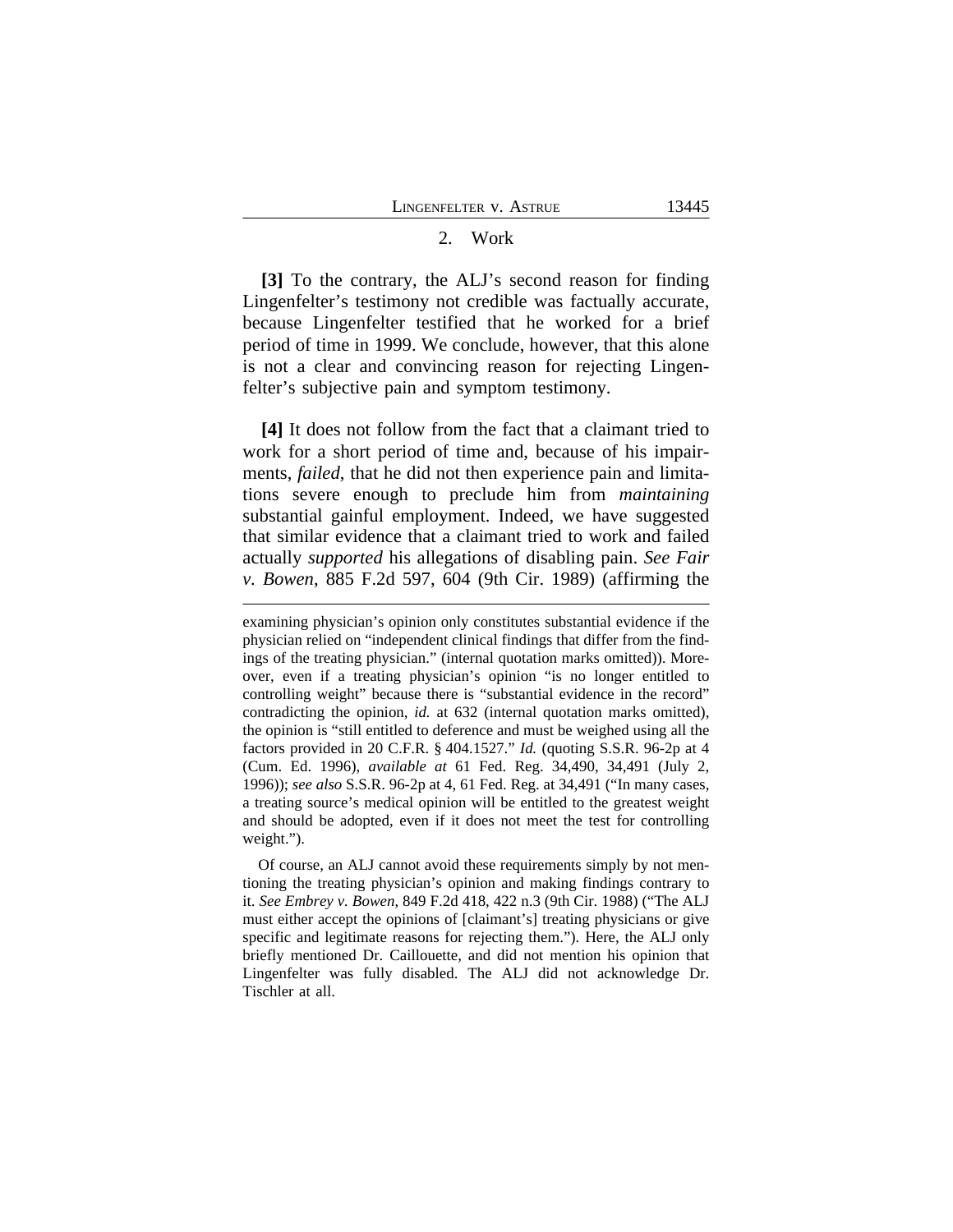ALJ's finding that the claimant was not credible, but noting that the ALJ "could easily have relied on other . . . evidence in the record to reach the opposite conclusion. Fair attempted to work in 1981, but testified that his pain forced him to stop."); *see also Rosario v. Sullivan*, 875 F. Supp. 142, 146 (E.D.N.Y. 1995) (holding that substantial evidence did not support the ALJ's decision that claimant was not disabled, in part because claimant's unsuccessful work attempt weighed in favor of a disability finding); *cf. Reddick*, 157 F.3d at 722 ("Several courts, including this one, have recognized that disability claimants should not be penalized for attempting to lead normal lives in the face of their limitations.").

This reason is especially unconvincing where, as the ALJ recognized here, the individual attempted to work "only because of extreme economic necessity." Under these circumstances, it is at least as likely that the claimant tried to work in spite of his symptoms, not because they were less severe than alleged. As Lingenfelter testified, although he was able to work for a brief period of time, he attempted to do so because of his dire economic situation caused by almost six years of unemployment; and, even then, his impairments were severe enough that they prevented him from maintaining his employment.

**[5]** Moreover, Lingenfelter's failed work attempt did not even take place during the relevant time period. Lingenfelter had to prove that he was disabled for at least a twelve-month period between November 8, 1993 and June 30, 1998. His work attempt, however, as the ALJ observed, started in February 1999, "years after his injury and surgeries, thus, presumably, only after years of healing." Thus, here, the work attempt provides even less support for rejecting Lingenfelter's testimony that his subjective symptoms precluded him working during the *relevant* time period.

**[6]** In so concluding, we also find significant that the Social Security Administration permits recipients of disability bene-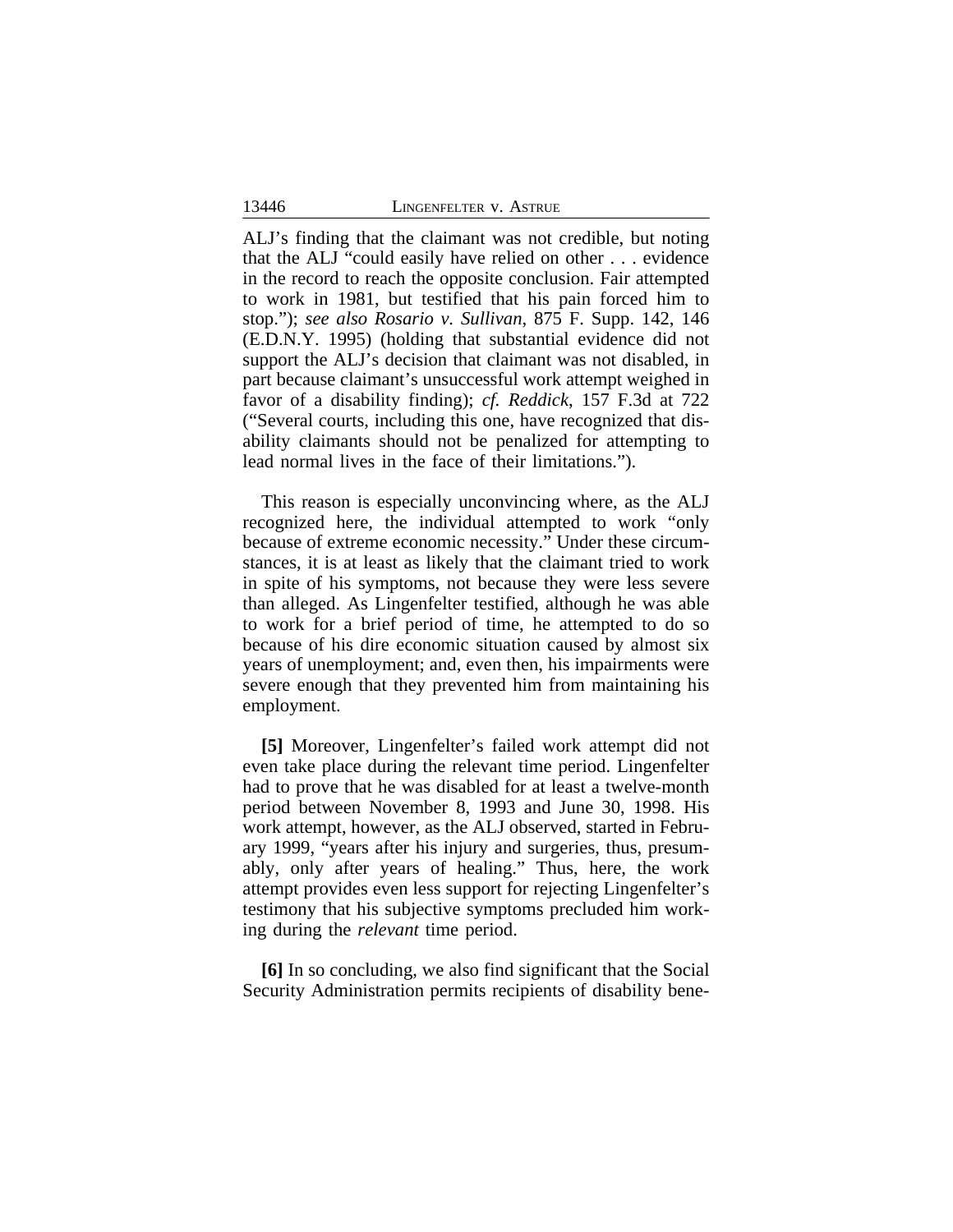LINGENFELTER V. ASTRUE 13447

fits to work on a trial basis without the trial work period adversely affecting their disability status. Specifically, when a recipient works for less than nine months, the Administration does not consider the trial work period as evidence that the individual is no longer disabled. *See* 20 C.F.R. § 404.1592; *see also Moore v. Comm'r of the Soc. Sec. Admin.*, 278 F.3d 920, 924-25 (9th Cir. 2002) ("[T]he SSA's regulations provide for a 'trial work period' in which a claimant may 'test your ability to work and still be considered disabled.' " (quoting 20 C.F.R. § 404.1592)). By analogy, if working for almost nine months is not evidence that a disability benefit recipient is no longer disabled, then a nine week unsuccessful work attempt is surely not a clear and convincing reason for finding that a claimant is not credible regarding the severity of his impairments.

At least one of our sister circuits has also found the Administration's treatment of trial work periods significant in reviewing the denial of disability benefits. In *Parish v. Califano*, the claimant had taken a job within the time period during which she needed to establish that she was disabled, but was asked to resign because "she could not work the hours." 642 F.2d 188, 193 (6th Cir. 1981). The ALJ "relied heavily on th[is] fact . . . as substantial evidence that [the claimant] was not precluded from engaging in any substantial gainful activity" during the relevant time period. *Id.* at 192. The Sixth Circuit, however, looked for guidance in 20 C.F.R. § 404.1592: "[S]ervices rendered during the trial work period are deemed not to have been rendered for the purpose of determining whether the individual's disability ceased during such a period of trial work. It would appear reasonable to apply the same principle to an attempt to work before filing an application for benefits." *Id.* at 193. As the Sixth Circuit therefore concluded, the "[a]pproximately 32 weeks of work over more than eight years during which [claimant] has been suffering from [her impairment] can be characterized only as sporadic, not [as] 'substantial gainful activity' . . . [, which]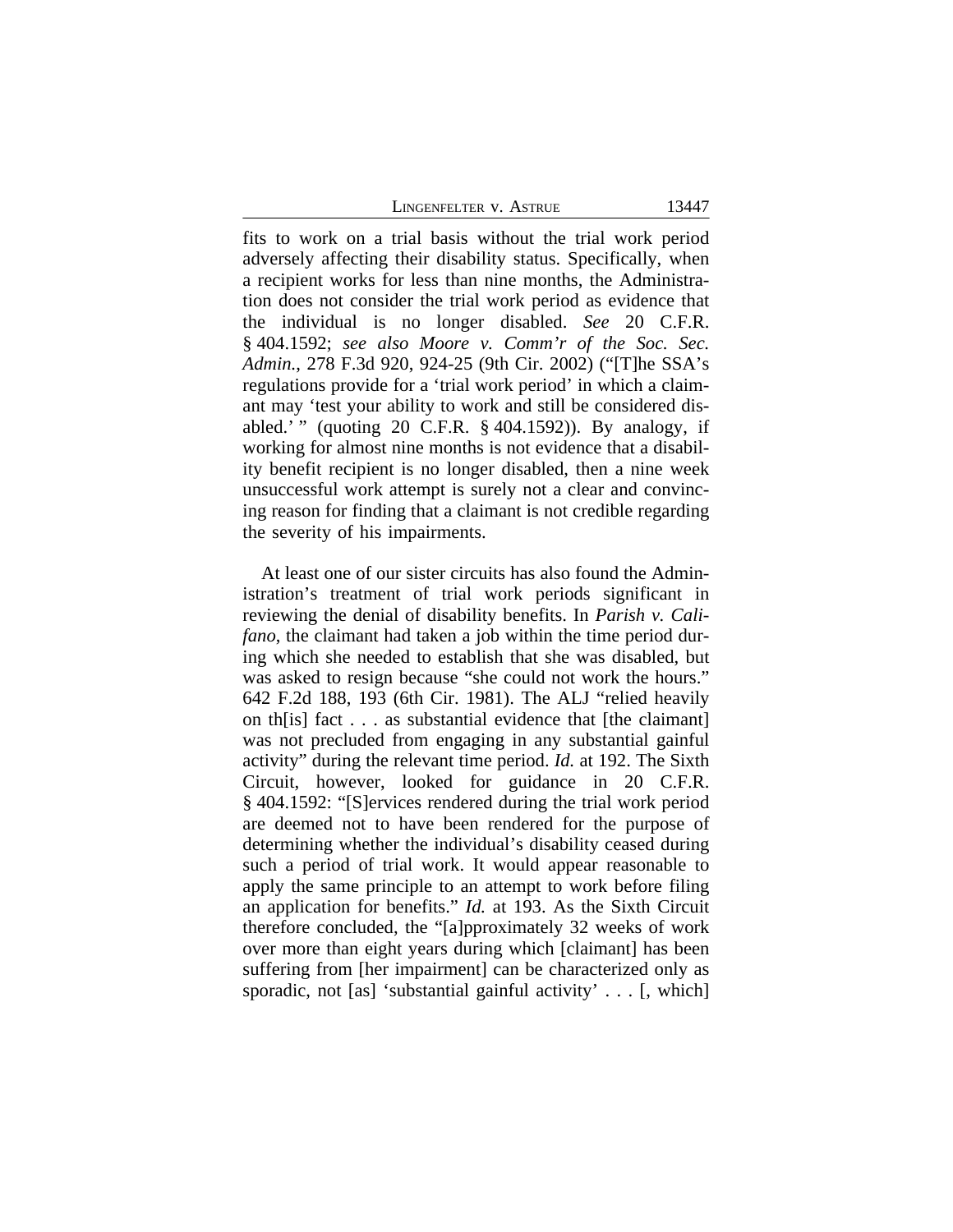implies employment with some degree of regularity." *Id.* at 192.

In sum, that Lingenfelter tried to work for nine weeks in 1999 and failed is not a clear and convincing reason for the ALJ's finding that Lingenfelter was not credible when he testified about the pain and symptoms that precluded him from engaging in substantial gainful employment during the relevant time period.

## 3. Other Factors

Finally, we consider the ALJ's proffered reasons in light of the other factors that we have found relevant in reviewing an ALJ's credibility findings, and which the Social Security Administration also requires that ALJs consider in assessing credibility. These additional factors include: (1) whether the claimant engages in daily activities inconsistent with the alleged symptoms; (2) whether the claimant takes medication or undergoes other treatment for the symptoms; (3) whether the claimant fails to follow, without adequate explanation, a prescribed course of treatment; and (4) whether the alleged symptoms are consistent with the medical evidence.**<sup>11</sup>** *See Rollins*, 261 F.3d at 857; *Bunnell*, 947 F.2d at 346; *Fair*, 885 F.2d at 602-03; *see also* S.S.R. 96-7p at 3-4 (Cum. Ed. 1996), *available at* 61 Fed. Reg. 34,483, 34,485 (July 2, 1996) (requiring ALJs to consider "all of the evidence in the case record" in assessing a claimant's subjective pain and symptom testimony, including: the "individual's daily activities"; the "location, duration, frequency, and intensity of the pain or symptoms"; "[f]actors that precipitate and aggravate the symptoms"; the "type, dosage, effectiveness, and side effects" of any medications; any other treatment or measures used for relief; functional restrictions; and any other relevant factors).

**<sup>11</sup>**As noted, however, an ALJ cannot reject a claimant's subjective pain or symptom testimony simply because the alleged severity of the pain or symptoms is not supported by objective medical evidence. *See Reddick*, 157 F.3d at 722.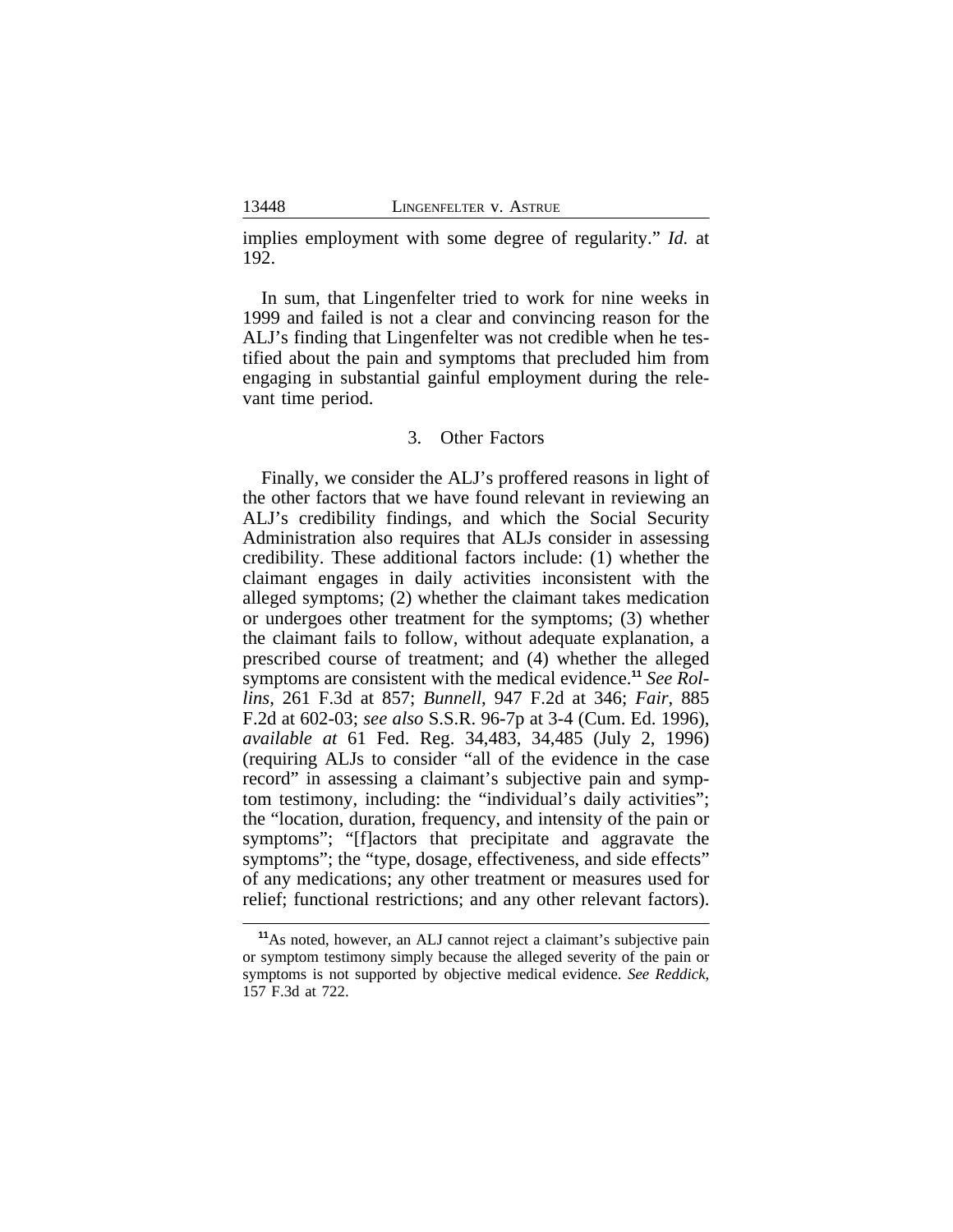All of these factors weigh in favor of Lingenfelter. Lingenfelter testified that he engaged in almost no recreational activities or hobbies and only limited household activities. He testified that he took prescription pain medicine twice a day, and the medical record established that he had undergone extensive additional treatment for his pain and symptoms, including physical therapy and multiple surgeries. Also, although Lingenfelter had not yet undergone the triple arthrodesis or total knee replacement surgeries at the time of the hearing, he underwent the triple arthrodesis surgery shortly after the hearing. Further, Doctors Caillouette and Tischler confirmed in their reports that Lingenfelter's insurance refused to authorize the recommended surgeries at least from 1996 to 2000. Finally, the only doctors who expressly assessed Lingenfelter's reported symptoms concluded that they were reasonable in light of the objective medical evidence.

**[7]** Thus, considering Lingenfelter's brief, unsuccessful work attempt in light of the other factors relevant to his credibility, reinforces our conclusion that the work attempt alone is not a clear and convincing reason for the ALJ's finding that Lingenfelter's testimony about his pain and physical limitations was not credible.

#### B. RFC Assessment and Step-Five Determination

**[8]** Because the ALJ did not provide clear and convincing reasons for excluding Lingenfelter's pain and symptoms from his assessment of Lingenfelter's RFC, substantial evidence does not support the assessment. *See Robbins*, 466 F.3d at 883 ("In determining a claimant's RFC, . . . '[c]areful consideration' [must] be given to any evidence about symptoms 'because subjective descriptions may indicate more severe limitations or restrictions than can be shown by medical evidence alone.' " (quoting S.S.R. 96-8p at 5 (Cum. Ed. 1996), *available at* 61 Fed. Reg. 34,474, 34,477 (July 2, 1996)). Nor does substantial evidence support the ALJ's step-five determi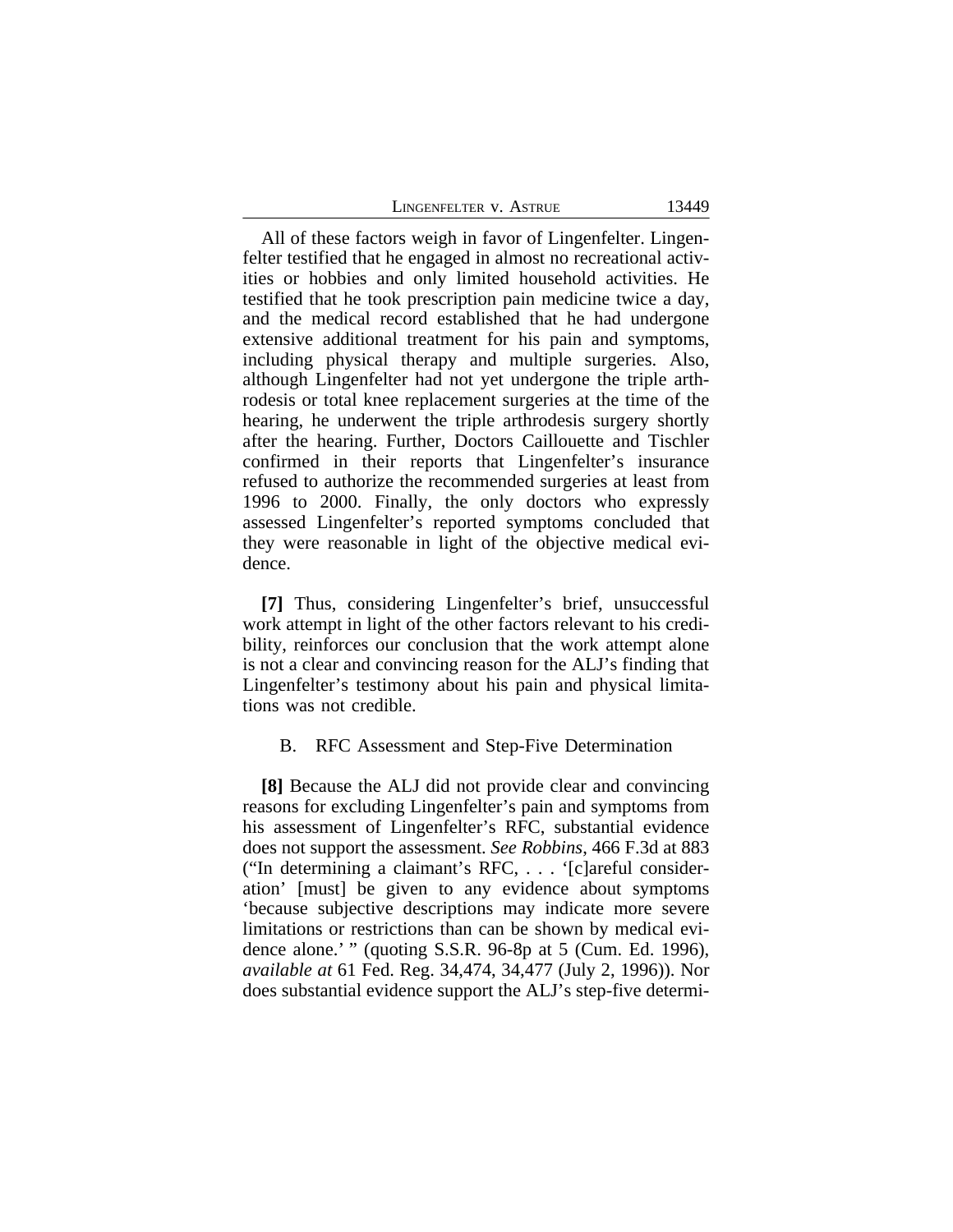nation, since it was based on this erroneous RFC assessment. *See Gallant*, 753 F.2d at 1456 ("Because . . . the ALJ had no clear or convincing reasons for rejecting [claimant's allegations of persistent disabling pain], claimant's pain should have formed a part of the ALJ's question to the expert."); *see also id.* ("A hypothetical question should set out all of the claimant's impairments." (alteration and internal quotation marks omitted)).

In addition, we will not remand for further proceedings where, taking the claimant's testimony as true, the ALJ would clearly be required to award benefits:

In cases where there are no outstanding issues that must be resolved before a proper disability determination can be made, and where it is clear from the administrative record that the ALJ would be required to award benefits if the claimant's . . . testimony were credited, we will not remand solely to allow the ALJ to make specific findings regarding that testimony. Rather, we will . . . take that testimony to be established as true.

*Varney v. Sec'y of Health & Human Servs.*, 859 F.2d 1396, 1401 (9th Cir. 1998). Here, as in *Varney*, the ALJ posed to the vocational expert not only a hypothetical question based on the ALJ's RFC assessment, but also hypothetical questions that incorporated the pain and physical limitations testified to by Lingenfelter. Although the ALJ later decided that these limitations were not credible, the vocational expert's testimony establishes that taking Lingenfelter's testimony as true, he was disabled. Dispositively, the vocational expert testified that, if an employee needed to lie down two or three times each day for up to 45 minutes, as Lingenfelter testified was necessary, this "essentially would eliminate any of the positions described, and in fact any of the positions at the sedentary level." *Cf. Gallant*, 753 F.2d at 1454 ("A man who cannot walk, stand or sit for over one hour without pain does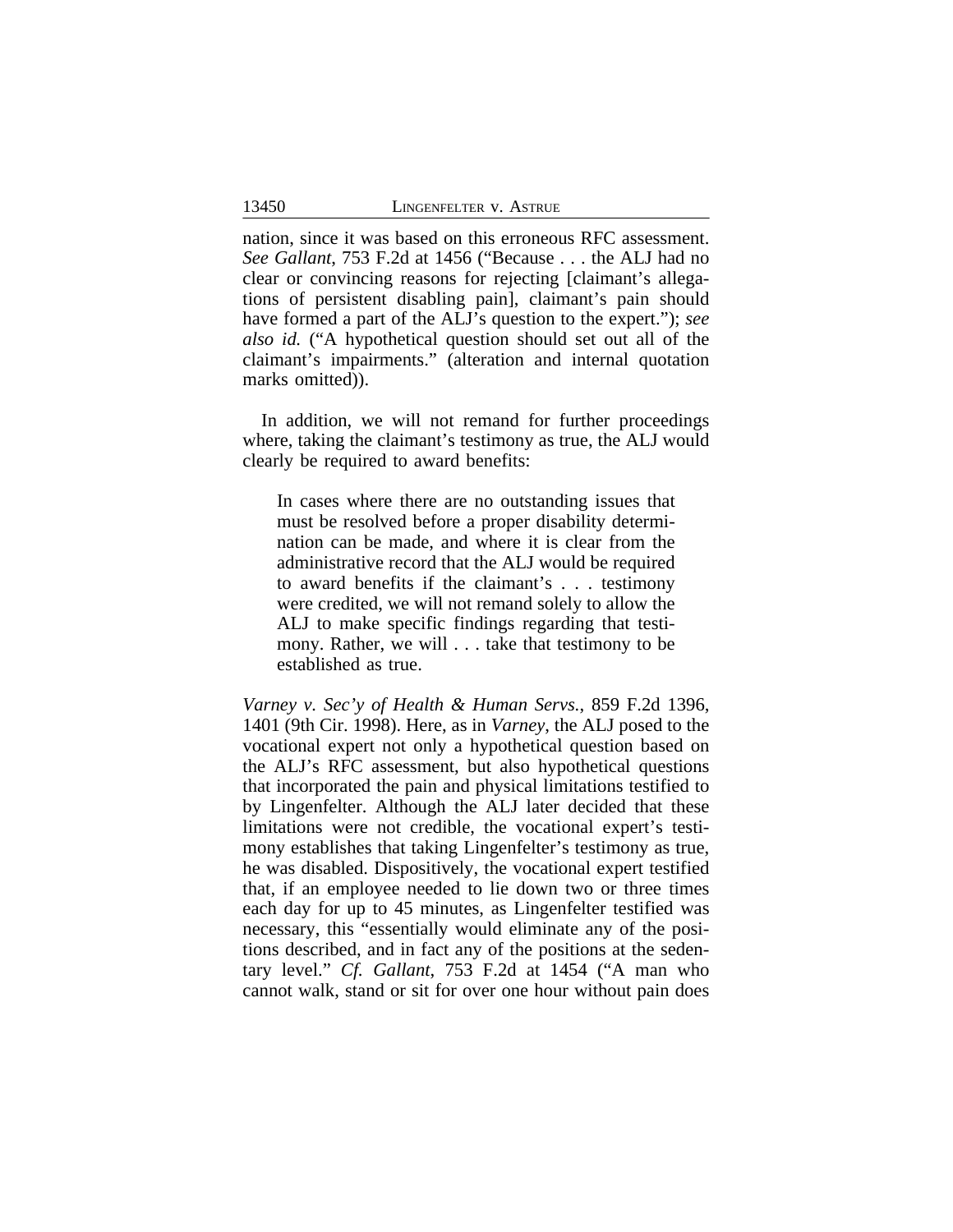not have the capacity to do most jobs available in the national economy.").

**[9]** In sum, we conclude that the ALJ did not provide clear and convincing reasons for his adverse credibility determination. There was no consensus of medical opinion contrary to Lingenfelter's testimony, and his failed work attempt alone is not a clear and convincing reason for rejecting his testimony, especially in light of the record as a whole. Further, because the vocational expert testified that Lingenfelter's pain and physical limitations would eliminate any potential employment, further proceedings are unnecessary, and we reverse the judgment of the district court with instructions to remand to the ALJ for the calculation and award of benefits.**<sup>12</sup>**

## **REVERSED AND REMANDED.**

BEEZER, Circuit Judge, dissenting:

The opinion of the Court fails to properly analyze the ALJ's assessment of Lingenfelter's credibility. When evaluating the credibility of a claimant's testimony, the ALJ has discretion to resolve conflicts between the opinions of examining and treating physicians. The ALJ may be justified in discounting the value of Dr. Caillouette's statements as to Lingenfelter's ability to work. Additionally, when the treating physicians' statements are ambiguous, we must permit the ALJ to interpret the statements, rather than adopting, *de novo*, our own interpretation.

<sup>&</sup>lt;sup>12</sup>The dissent argues that it is necessary to remand Lingenfelter's claims for further proceedings because the ALJ might reject the medical opinions of Lingenfelter's primary treating physicians. We disagree. Further proceedings are unnecessary because the ALJ did not provide a legally sufficient basis for rejecting Lingenfelter's testimony, which *alone* establishes that he is entitled to benefits.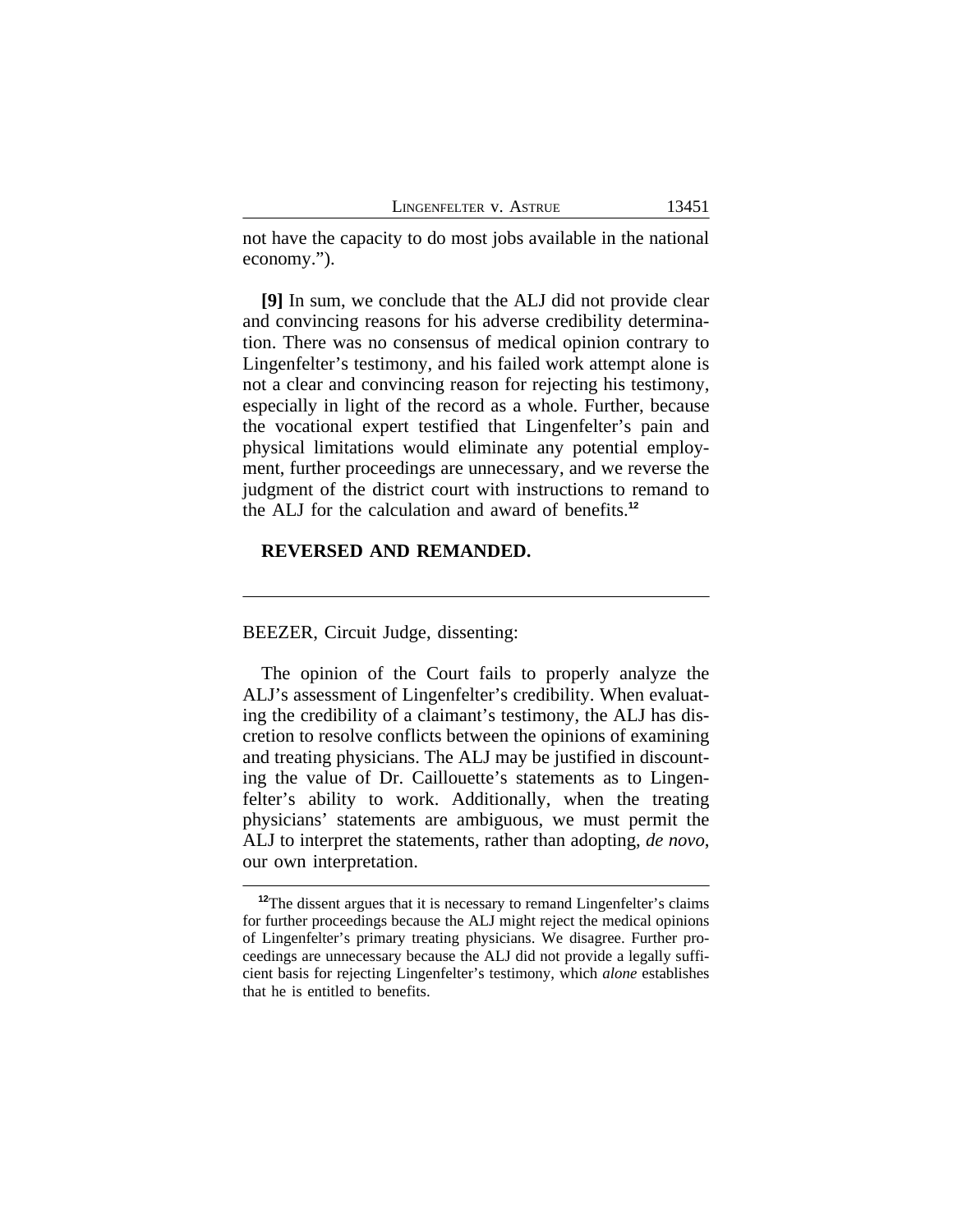I would reverse the judgment of the district court on the narrow ground that the ALJ and the Appeals Council failed to set forth specific, legitimate reasons for disregarding the treating physicians' medical opinions. Rather than taking Lingenfelter's testimony as true and remanding only for an award of benefits, we should remand to the agency to enter specific findings regarding the treating physicians' medical opinions and to develop a revised credibility determination based on those findings.

I

When evaluating the medical opinions of treating and examining physicians, the ALJ has discretion to weigh the value of each of the various reports, to resolve conflicts in the reports, and to determine which reports to credit and which to reject. Although the opinions of treating physicians are given deference, the ALJ may reject these opinions if, among other reasons, (1) they are contradicted by the opinion of a nontreating physician, and (2) the ALJ makes "findings setting forth specific, legitimate reasons for doing so that are based on substantial evidence in the record." Orn v. Astrue, F.3d \_\_\_, No. 05-16181, 2007 WL 2034287, at \*5 (9th Cir. July 16, 2007); *Thomas*, 278 F.3d at 957. When an examining physician provides independent clinical findings that differ from the findings of the treating physician, such findings are themselves "substantial evidence." *Orn*, 2007 WL 2034287, at \*5; *Thomas*, 278 F.3d at 957; *Andrews v. Shalala*, 53 F.3d 1035, 1041 (9th Cir. 1995). Under these circumstances, "it is then solely the province of the ALJ to resolve the conflict" and to decide which medical opinions to credit. *Andrews*, 53 F.3d at 1041; *see also Morgan v. Comm. of Soc. Sec. Admin.*, 169 F.3d 595, 601 (9th Cir. 1999) ("Where medical reports are inconclusive, 'questions of credibility and resolution of conflicts in the testimony are functions solely of the [Commissioner].' " (citing *Sample v. Schweiker*, 694 F.2d 639, 642 (9th Cir. 1982))). Additional factors relevant to evaluating any medical opinion include the amount of relevant evidence that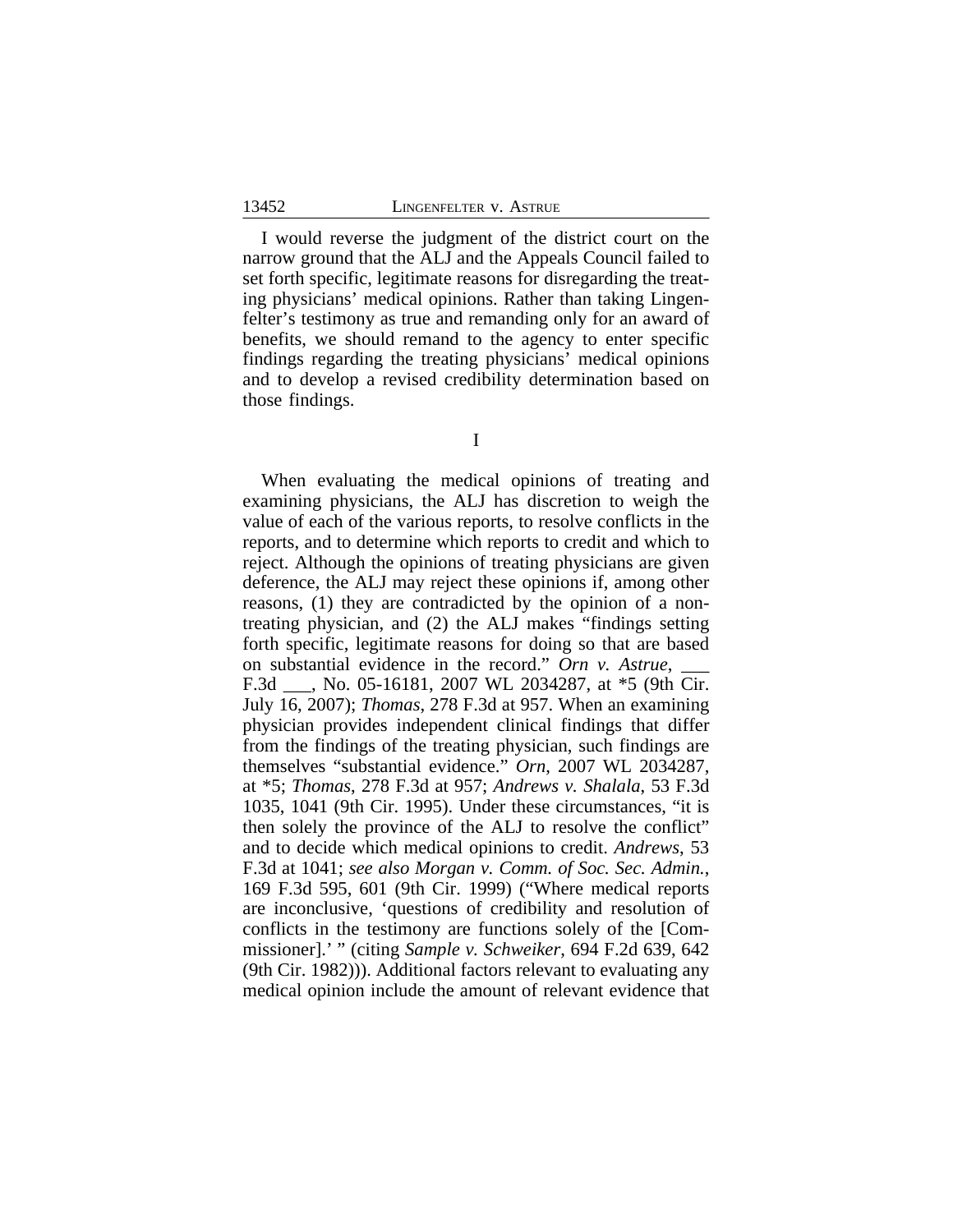| LINGENFELTER V. ASTRUE |  |  |
|------------------------|--|--|
|------------------------|--|--|

13453

supports the opinion, the quality of the explanation provided in the opinion, and the consistency of the medical opinion with the record as a whole. *Orn*, 2007 WL 2034287, at \*4.

We defer to an ALJ's rational interpretation of conflicting evidence even in the context of credibility determinations, where the more rigorous "clear and convincing reasons" standard applies to the broader reasons that the ALJ is required to provide for disbelieving a claimant's subjective testimony.**<sup>1</sup>** *See Burch*, 400 F.3d at 680-81 (stating, in a case where the ALJ interpreted evidence in the context of making a credibility determination, "[w]e must uphold the ALJ's decision where the evidence is susceptible to more than one rational *interpretation"); Johnson v. Shalala*, 60 F.3d 1428, 1434 (9th Cir. 1995) ("We will not reverse credibility determinations of an ALJ based on contradictory or ambiguous evidence.").

In this case the medical evidence is contradictory, but weighs in favor of Lingenfelter's ability to perform sedentary work. On the one hand, a series of examining physicians found at various times throughout the insured period, based on thorough and independent clinical findings, that Lingenfelter was capable of performing sedentary work.**<sup>2</sup>** On the

<sup>&</sup>lt;sup>1</sup>The "clear and convincing reasons" standard applies to the reasons the ALJ must provide for disbelieving the credibility of the claimant's testimony. *See Morgan*, 169 F.3d at 599. Here, these reasons include the significant weight of the medical opinion in this case, which, as discussed in the subsequent footnote, contradicts Lingenfelter's testimony that he must lie down frequently every day and elevate and ice his feet repeatedly during the day. The "specific, legitimate reasons" standard applies to the reasons the ALJ must give for disregarding the opinions of treating physicians, such as Dr. Caillouette and Dr. Tischler, when determining what the weight of the medical opinion says in a particular case.

**<sup>2</sup>** In February 1995, Dr. Ovadia stated under "work restrictions" that Lingenfelter should be precluded only from prolonged standing and walking, running or jumping. In April 1997, Dr. Woods stated that Lingenfelter was limited to "semi-sedentary work." In February 1998, Dr. Sung found that Lingenfelter had the capacity to sit for a full day, walk around the office,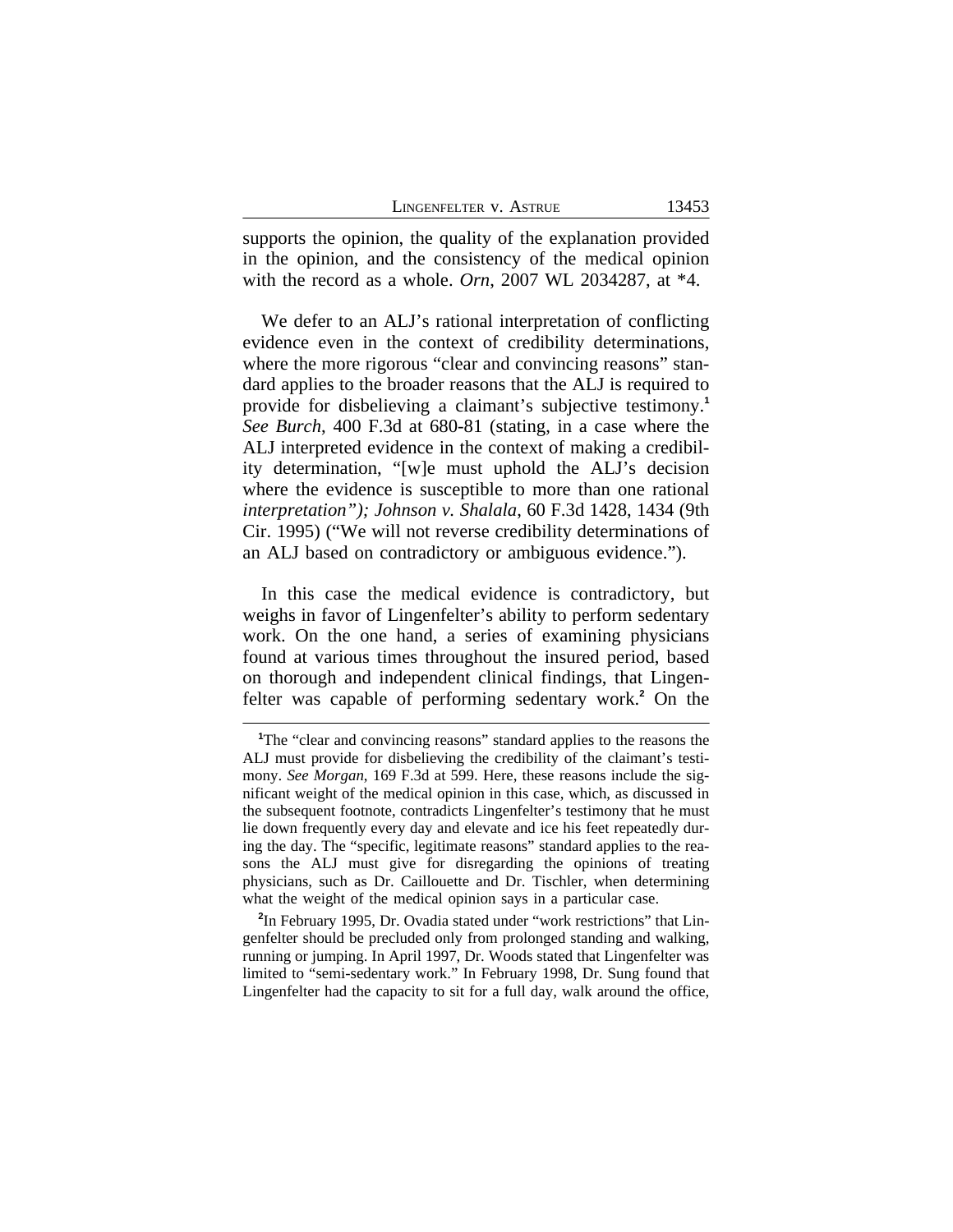other hand, the only medical evidence stating that Lingenfelter is fully disabled from all types of work comes from Lingenfelter's two treating physicians, Dr. Caillouette and Dr. Tischler. These physicians' opinions are not decisive, and Dr. Caillouette's opinion is ambiguous and inadequately supported by clinical findings, as discussed below. Given the overall weight of the evidence, the ALJ would be within his discretion to credit the medical opinions of the four examining physicians while discrediting or rejecting the conclusions of Drs. Caillouette and Tischler.

II

Lingenfelter's first treating physician, Dr. Caillouette, stated in February 1998 that Lingenfelter was "fully disabled from work." The opinion of the Court interprets this to mean "fully disabled from all types of work," rather than "fully disabled from his work as a heavy laborer." The exact meaning of Dr. Caillouette's statement is ambiguous, however, and the statement may not be inconsistent with the examining physicians' opinions stating that Lingenfelter was capable of sedentary work. As such, it is within the discretion of the ALJ to interpret the statement and resolve the ambiguity.

On September 4, 1996, Dr. Caillouette noted that "Lingenfelter essentially works as a heavy laborer," and concluded that he had "a complete loss of pre-injury work capacity." Lingenfelter's pre-injury work as a heavy laborer included carrying up to 100 pounds, and carrying 50 to 75 pounds on

and lift up to 10 pounds frequently. In March 1998, Dr. Green conducted a thorough examination of Lingenfelter's medical record and performed a physical exam, and agreed with Dr. Ovadia's opinion of the extent of Lingenfelter's disability. In addition, a non-examining physician, Dr. Mebane, concluded after a thorough review of Lingenfelter's medical record that Lingenfelter could sit about 6 hours in an 8-hour workday, stand or walk for at least two hours in an 8-hour workday, and lift up to 10 pounds frequently.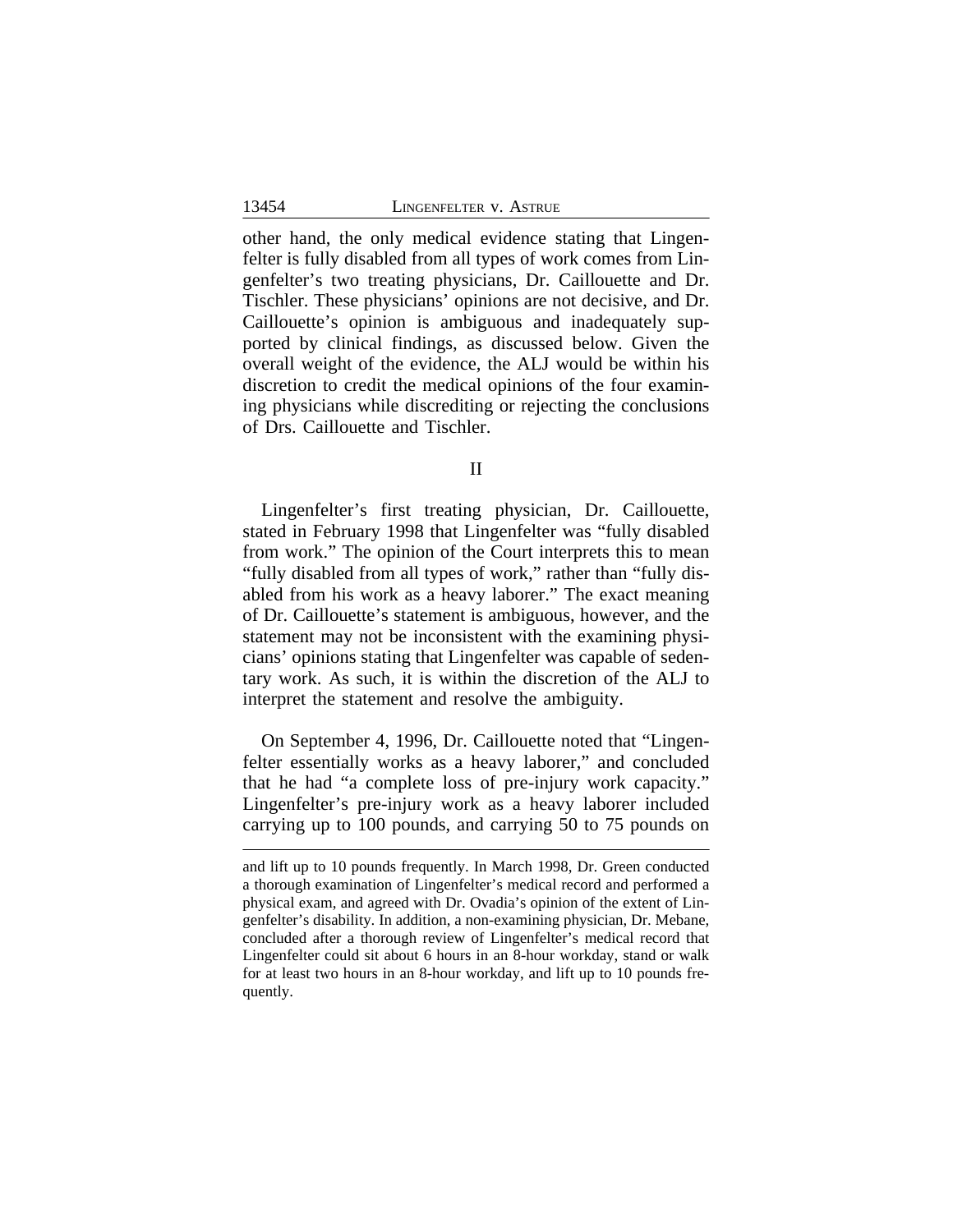LINGENFELTER V. ASTRUE 13455

a relatively frequent basis. Dr. Caillouette stated that same day that Lingenfelter was "temporarily disabled from heavy work as a laborer, and I do not anticipate his disability status changing until he has undergone further surgery." On November 15, 1996, Dr. Caillouette wrote that Lingenfelter "will either need an osteotomy of the leg or total knee arthoplasty in the near future in order to restore him to his ability to work." Both these procedures require surgery. Given that this statement comes only two months after the report stating that Lingenfelter will be disabled from heavy work as a laborer until he has surgery, it would be reasonable to conclude that Dr. Caillouette's reference to Lingenfelter's "ability to work" here means his ability to work as a heavy laborer.

On January 14, 1998, Dr. Caillouette stated that Lingenfelter was "still temporarily disabled from work." The word "still" connotes a continuation of a certain level of disability, rather than an increase in a patient's level of disability. There is nothing in the record indicating any determination by Dr. Caillouette between November 1996 and January 1998 that Lingenfelter was disabled from *all* work, and it would be unusual for a physician to make such a significant change in a patient's disability assessment without any written record of the change, and without any clinical findings to support the change. It would be reasonable to infer that "still temporarily disabled from work" refers back to Dr. Caillouette's 1996 statements of disability, the only other references in the record of Dr. Caillouette's assessment of Lingenfelter's ability to work. This inference is supported by the fact that Dr. Caillouette previously used the general term "ability to work" to likely mean "ability to work as a heavy laborer." Given this context, the February 1998 statement "fully disabled from work" (coming less than a month after the January 14 statement) is, at best, ambiguous. It could reasonably be read as meaning "fully disabled from work as a heavy laborer" or "fully disabled from all work." **3**

**<sup>3</sup>**Other facts in the record support the opinion of the Court's conclusion that Dr. Caillouette believed Lingenfelter to be disabled from all types of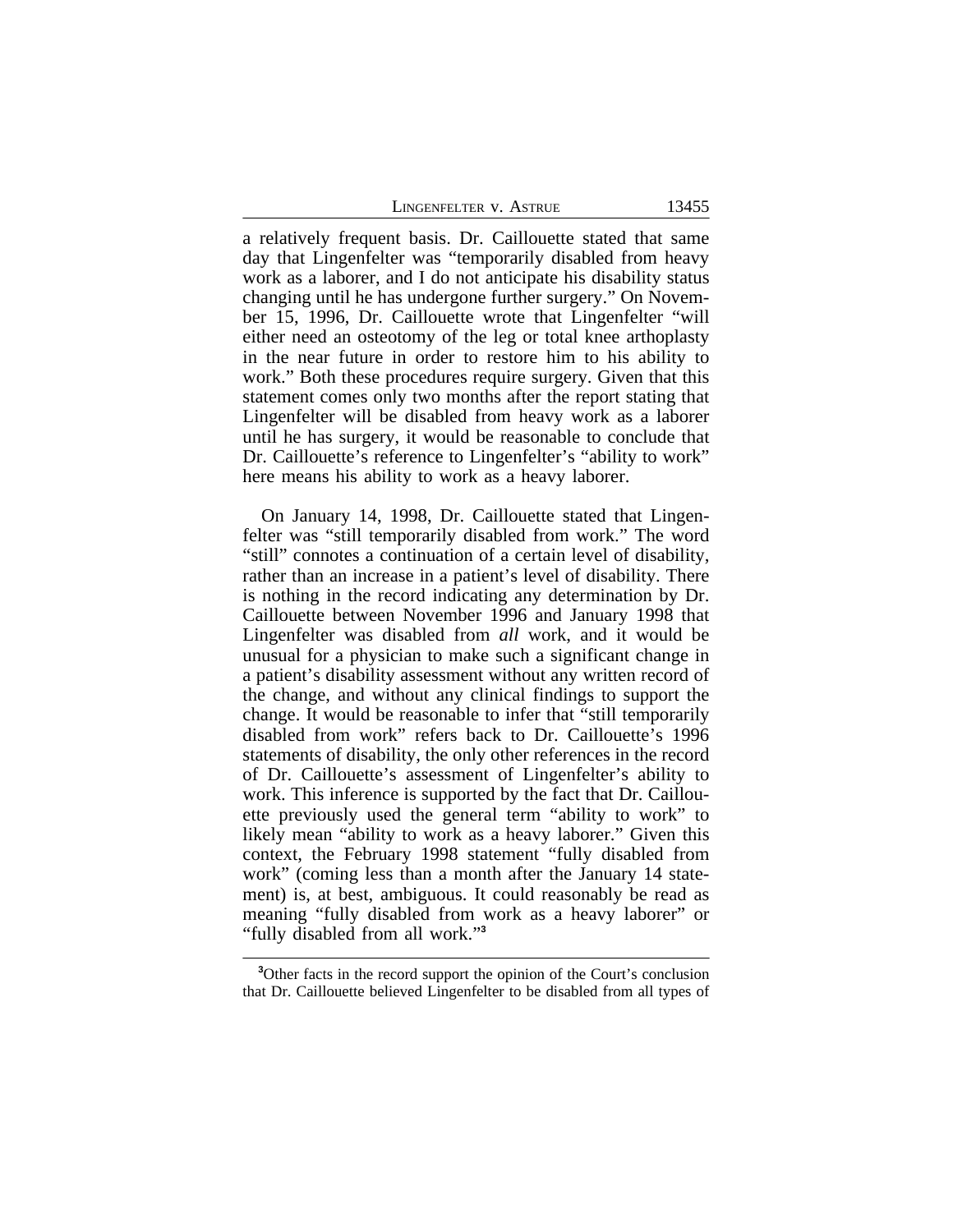#### 13456 LINGENFELTER v. ASTRUE

The ambiguity in Dr. Caillouette's February 1998 statement requires us to remand the case to the agency for an appropriate interpretation of the statement. If the interpretation of Dr. Caillouette's statement would affect the ALJ's appraisal of Lingenfelter's credibility, we should allow the ALJ to further develop the record. *See Tonapetyan v. Halter*, 242 F.3d 1144, 1150 (9th Cir. 2001); *Smolen v. Chater*, 80 F.3d 1273, 1288 (9th Cir. 1996). If the ALJ makes the same credibility finding regardless of the interpretation of Dr. Caillouette's ambiguous statement, then additional development of the record would be unnecessary. In either case, we must give deference to the ALJ's interpretation of the ambiguous evidence, even in the context of credibility determinations, *see Burch v. Barnhart*, 400 F.3d 676, 680-81 (9th Cir. 2005) ("[W]e must uphold the ALJ's decision where the evidence is susceptible to more than one rational interpretation."), and we should not seek to fill the fact-finding role of the ALJ by developing, *de novo*, our own interpretation of Dr. Caillouette's ambiguous statement, s*ee INS v. Ventura*, 537 U.S. 12, 16 (2002) (per curiam) ("A court of appeals 'is not generally empowered to conduct a *de novo* inquiry into the matter being reviewed and to reach its own conclusions based on such an inquiry.' ") (citation omitted).

## III

Even if the ALJ determines that Dr. Caillouette did find Lingenfelter completely disabled from all work in February 1998, the ALJ is not obligated to consider the doctor's state-

work by 1998. Lingenfelter revisited Dr. Caillouette with a "new problem" in November 1996—the "sudden onset of right foot pain." Dr. Caillouette stated that Lingenfelter had "severe pain" in his feet on two occasions in the fall of 1997, and prescribed a wheelchair for Lingenfelter in October 1997. I do not adopt any specific interpretation of Dr. Caillouette's statement. I only contend that there is more than one reasonable interpretation of the statement, and that it is not our prerogative to adopt, *de novo*, our own interpretation.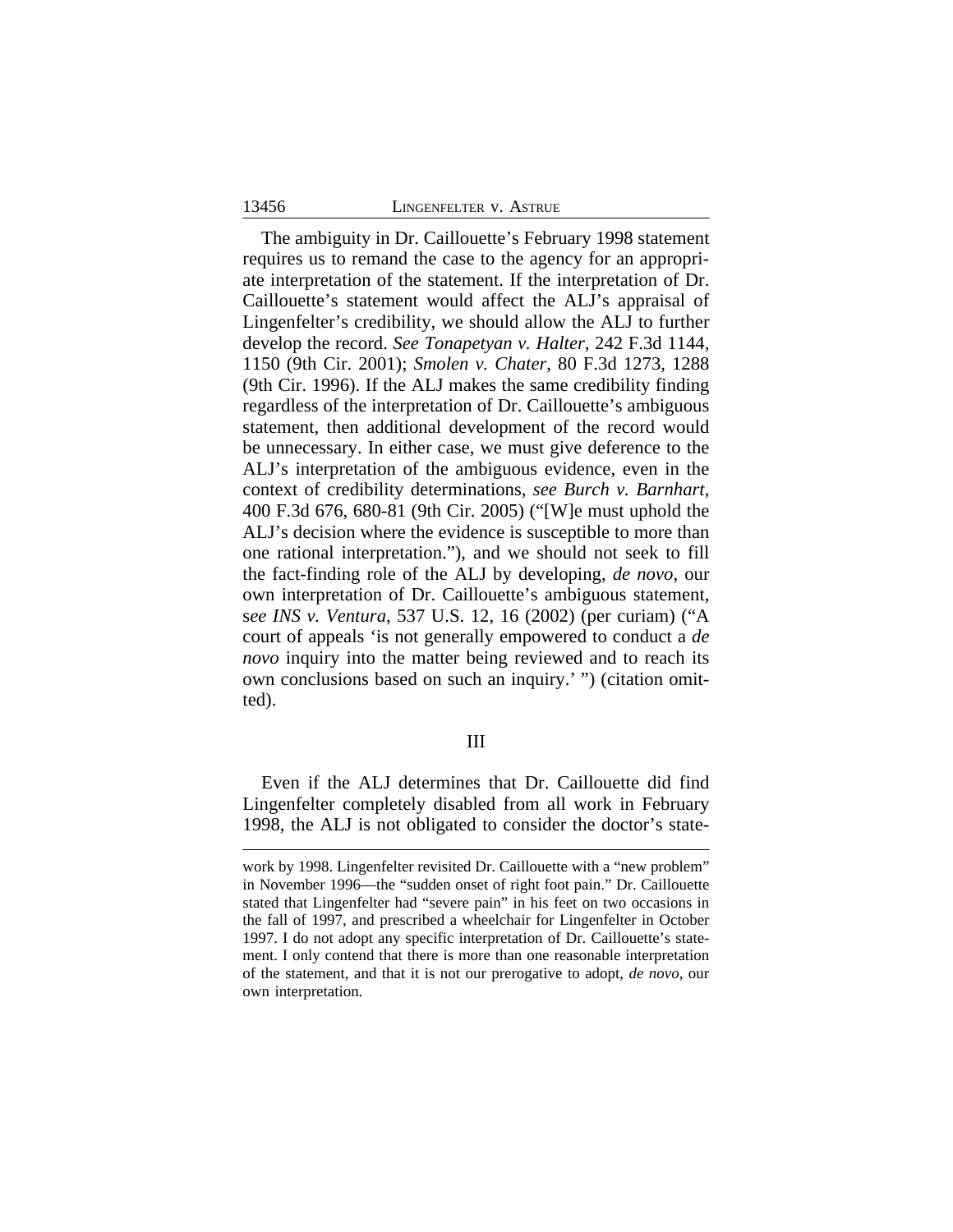| LINGENFELTER V. ASTRUE |  |
|------------------------|--|
|                        |  |

ment as evidence discounting the statements of Lingenfelter's examining physicians. When evaluating conflicting medical opinions, "the ALJ need not accept the opinion of any physician, including a treating physician, if that opinion is brief, conclusory, and inadequately supported by clinical findings." *Thomas v. Barnhart*, 278 F.3d 947, 957 (9th Cir. 2002). Dr. Caillouette's 1998 statements regarding Lingenfelter's disability status are brief, conclusory and inadequately supported by clinical findings that would indicate a change in Lingenfelter's condition between 1996 and 1998.**<sup>4</sup>** If the ALJ interpreted Dr. Caillouette's 1998 statements as finding Lingenfelter to be disabled from all types of work, the ALJ could evaluate this evidence as conclusory and inadequately supported by clinical findings, and to the contrary accept the medical opinions of Lingenfelter's examining physicians.

IV

Although we give the ALJ broad discretion to weigh conflicting medical evidence when determining a claimant's credibility, the judgment of the district court must be reversed in this case. The ALJ and the Appeals Council did not articulate "specific, legitimate reasons" for disregarding the medical opinions of Lingenfelter's treating physicians. Our precedent

**<sup>4</sup>**The opinion of the Court states that Dr. Caillouette submitted more than 50 pages of medical reports and clinical findings to support his February 1998 opinion that Lingenfelter was disabled from all work. I disagree with this characterization of the record. The lab tests and postoperative surgery report in the record from Dr. Caillouette all date from June 1996 or earlier, before Dr. Caillouette's September 1996 report finding Lingenfelter to be disabled only from heavy work as a laborer. They provide no support for Dr. Caillouette's revised February 1998 assessment of Lingenfelter's disability. The findings from Dr. Caillouette in the record after 1996 up through February 1998 primarily consist of brief statements reporting Lingenfelter's subjective level of pain. A claimant's subjective complaints form an inadequate basis for a physician's finding of disability. *See Bayliss v. Barnhart*, 427 F.3d 1211, 1217 (9th Cir. 2005). Dr. Caillouette's clinical findings are, in my view, inadequate to support his revised 1998 assessment of Lingenfelter's disability.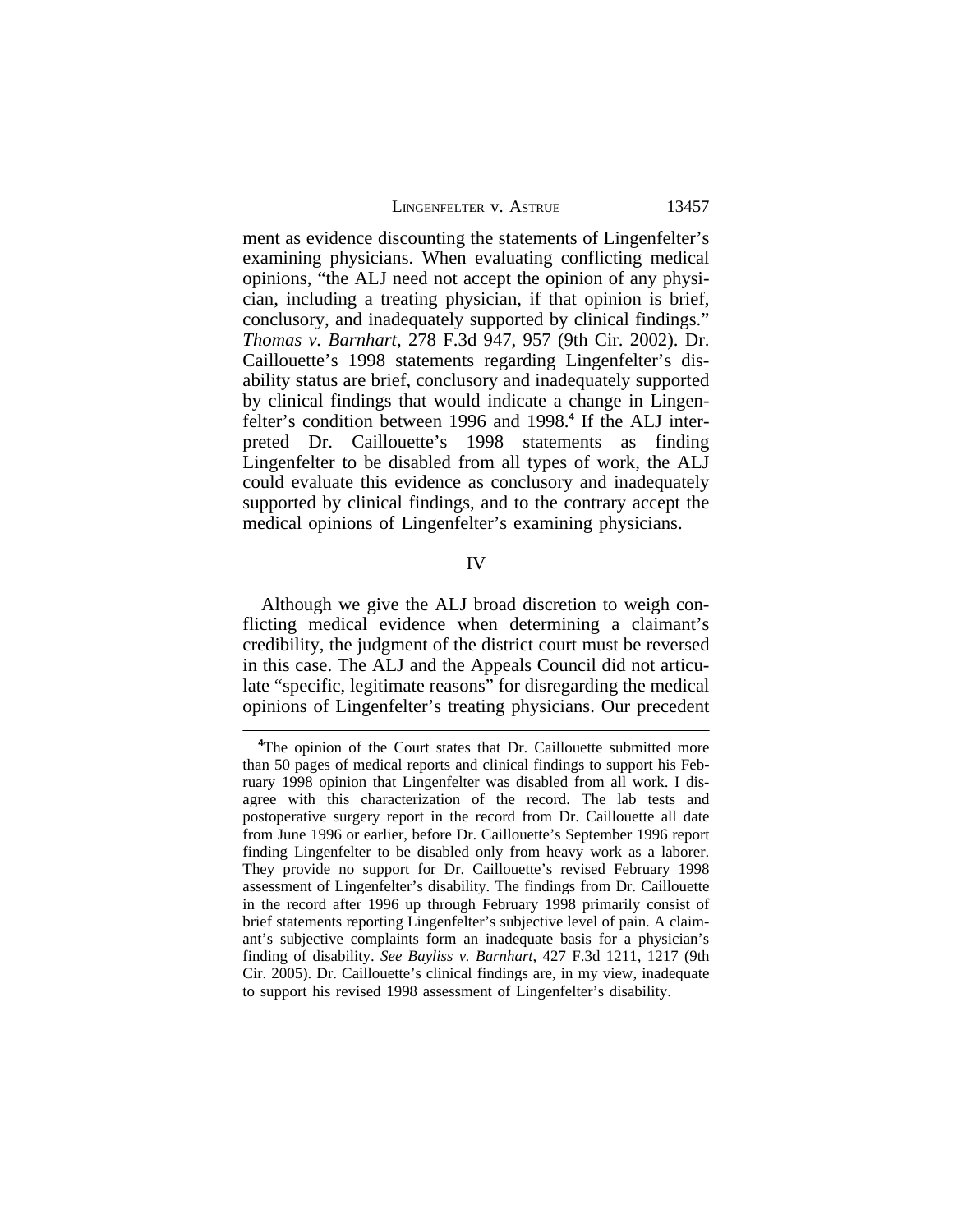is clear that, "[e]ven if the treating doctor's opinion is contradicted by another doctor, the ALJ may not reject this opinion without providing 'specific and legitimate reasons'" for doing so that are "supported by substantial evidence in the record." *Orn*, 1997 WL 2034287, at \*6 (citation omitted); *see also Thomas*, 278 F.3d at 957; *Tonapetyan*, 242 F.3d at 1148. The decision of an ALJ fails this test when the ALJ completely ignores or neglects to mention a treating physician's medical opinion that is relevant to the medical evidence being discussed. *See Cotton v. Bowen*, 799 F.2d 1403, 1408 (9th Cir. 1986). Such cases should be remanded to the agency for proper consideration of the evidence. *See id.* at 1408-09.

V

The opinion of the Court concludes that Lingenfelter is entitled to an award of benefits under the *Smolen* test. The test states that the district court should credit evidence or testimony that was rejected during the administrative process and remand for an immediate award of benefits where: "(1) the ALJ has failed to provide legally sufficient reasons for rejecting such evidence, (2) there are no outstanding issues that must be resolved before a determination of disability can be made, and (3) it is clear from the record that the ALJ would be required to find the claimant disabled were such evidence credited." *Smolen*, 80 F.3d at 1292.

The *Smolen* test does not apply here because there are "outstanding issues that must be resolved before a determination of disability can be made." As stated above, Dr. Caillouette's statement regarding Lingenfelter's disability is ambiguous, and it is exclusively within the province of the ALJ to interpret ambiguous evidence. A remand to the agency is required so that the ALJ may either interpret Dr. Caillouette's statement or hold additional hearings to determine the proper interpretation.

We have generally applied the *Smolen* test only in cases where the evidence in the record strongly supports a finding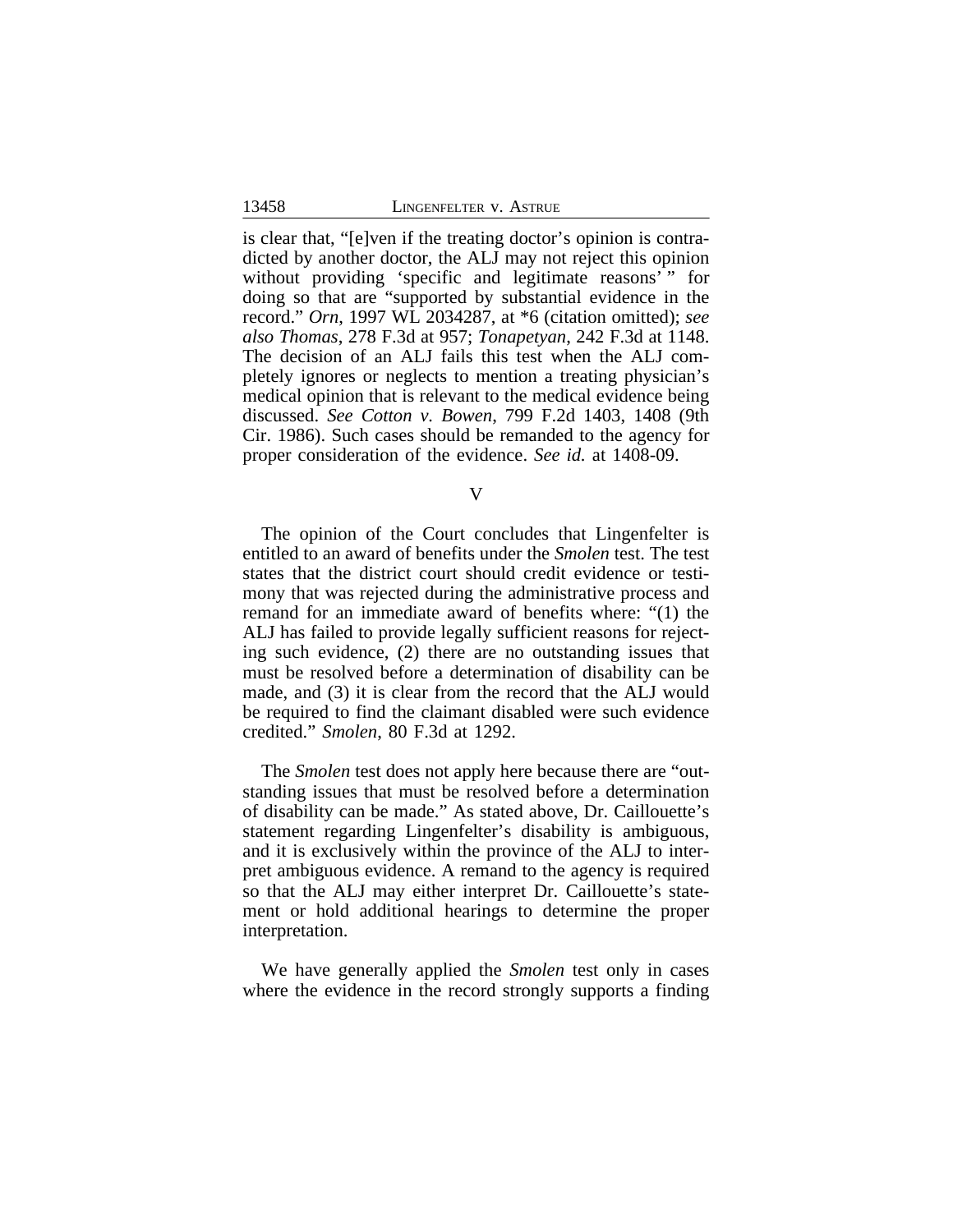LINGENFELTER V. ASTRUE 13459

of disability. *See, e.g.*, *Benecke v. Barnhart*, 379 F.3d 587, 595 (9th Cir. 2004) (finding that, despite the finding of no disability by the ALJ, the record "clearly establishes that [claimant] cannot perform a sedentary job"); *McCartey v. Massanari*, 298 F.3d 1072, 1076-77 (9th Cir. 2002) (stating that the VA rating of disability, which the ALJ did not consider, was supported by several hundred pages of medical records and must be given "great weight"; hence "a finding of disability is clearly required"); *Smolen*, 80 F.3d at 1291-92 (noting that the claimant offered "extensive testimony" that was supported by two physicians' opinions and the rest of the record, and that "the overwhelming evidence . . . required the ALJ to find [claimant] disabled"); *Swenson v. Sullivan*, 876 F.2d 683, 688 (9th Cir. 1989) (finding that the claimant's testimony "was supported by substantial medical evidence," and that the only expert testified that the claimant would not be able to engage in any work). In this case, to the contrary, the weight of the medical evidence in the record contradicts both the degree of Lingenfelter's claimed disability and the medical opinions of Lingenfelter's treating physicians. The *Smolen* test was designed to expedite the resolution of disability applicants' claims, but should not be employed in cases where it would be likely to result in the wrongful award of benefits. *Cf. Varney v. Sec'y of Health & Human Servs.*, 859 F.2d 1396, 1399 (9th Cir. 1988).

Even if the *Smolen* test were applicable here, our precedents establish that we are not required to use the test in all cases where it applies. Rather, we have discretion in such cases to remand to the agency to make further credibility findings. *Connett v. Barnhart*, 340 F.3d 871, 876 (9th Cir. 2003); *see Nguyen v. Chater*, 100 F.3d 1462, 1466-67 (9th Cir. 1996); *Byrnes v. Shalala*, 60 F.3d 639, 642 (9th Cir. 1995); *Dodrill v. Shalala*, 12 F.3d 915, 919 (9th Cir. 1993); *Bunnell v. Sullivan*, 947 F.2d 341, 348 (9th Cir. 1991) (en banc) (affirming the district court decision remanding the case to the agency). In this case, I would remand to the agency for further